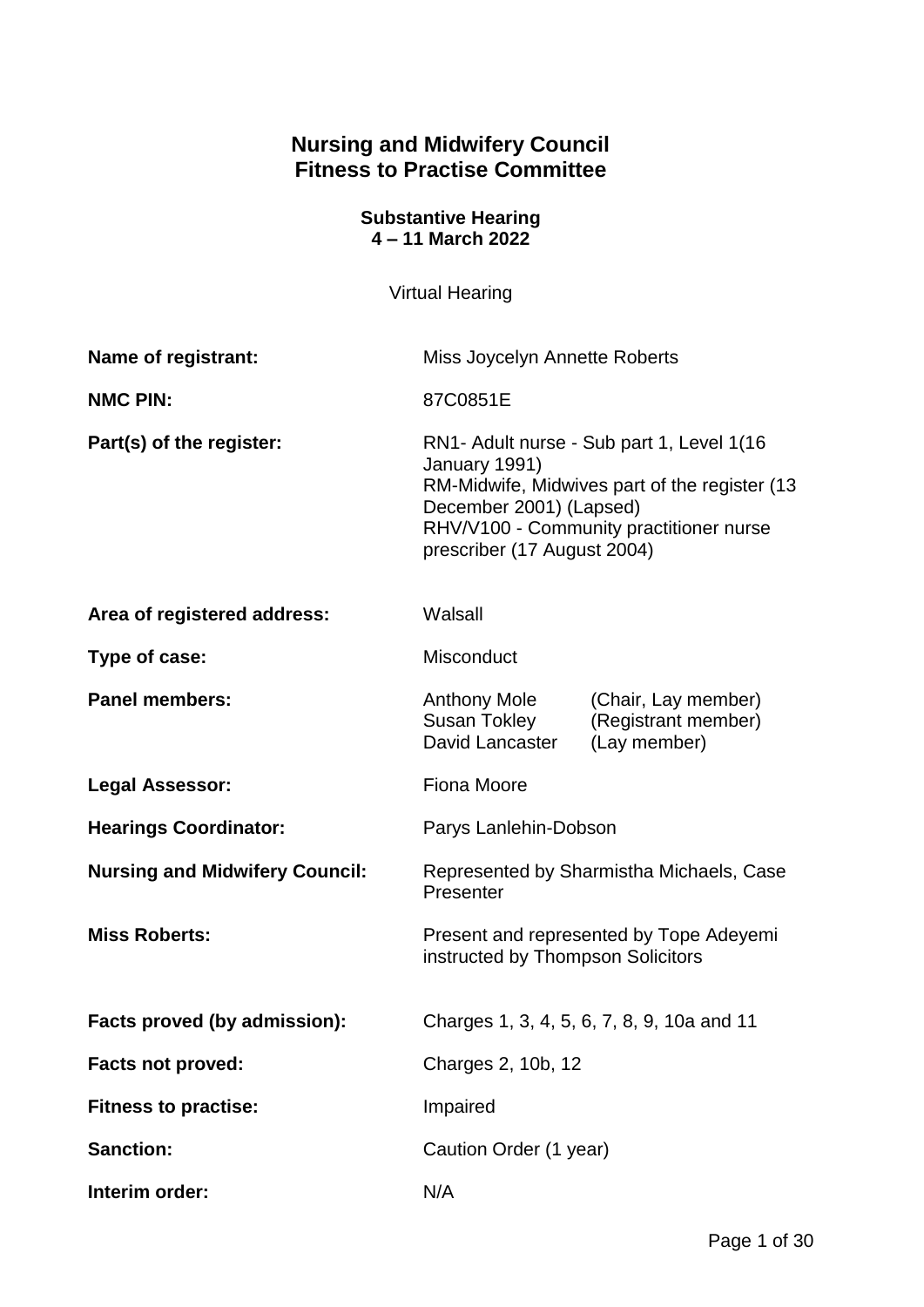# **Decision and reasons on application to amend the charge**

The panel heard an application made by Ms Michaels, on behalf of the Nursing and Midwifery Council (NMC), to amend the wording of charge 10 b.

The proposed amendment was to correct the error in 10b by replacing "Mother A" with "Mother B". It was submitted by Ms Michaels that the proposed amendment would provide clarity and more accurately reflect the evidence.

Ms Adeyemi on your behalf indicated that she supported this application and agreed with the proposed amendment.

The panel accepted the advice of the legal assessor and had regard to Rule 28 of 'Nursing and Midwifery Council (Fitness to Practise) Rules 2004', as amended (the Rules).

The panel was of the view that such an amendment, as applied for, was in the interest of justice. The panel was satisfied that there would be no prejudice to you and no injustice would be caused to either party by the proposed amendment being allowed. It was therefore appropriate to allow the amendment, as applied for, to correct the error, and ensure clarity and accuracy.

#### **Details of charge (as amended)**

*That you, a registered nurse employed as a public health nurse health visitor:*

- *1) After Baby A was placed on a child protection plan on 2 February 2016, did not organise safeguarding supervision with a safeguarding nurse within 10 days.*
- *2) On 1 March 2016, when you weighed Baby A and noted her weight had dropped from between the 9th and 25th percentile down to the 9th percentile, did not take any steps to establish the reason for her slow weight gain.*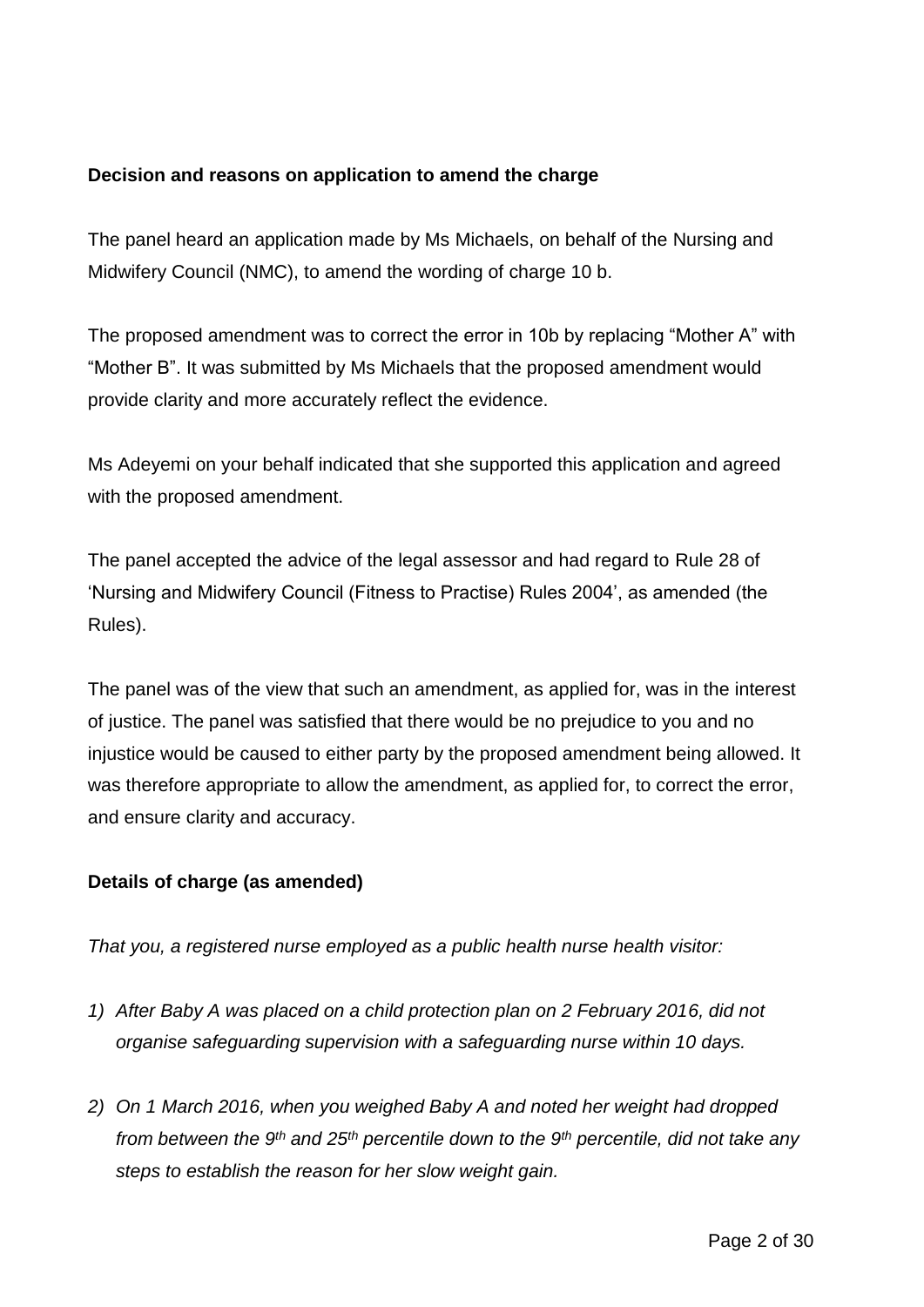- *3) On 1 March 2016, when informed by Mother B of a domestic violence incident several days prior to your appointment, did not escalate concerns to the safeguarding lead.*
- *4) Between 8 March 2016 and 2 June 2016, did not visit and assess Baby A at least every 4 weeks.*
- *5) Following a no access visit to Baby A on 18 March 2016:*
	- *a) Did not attempt to rearrange the visit for three weeks,*
	- *b) Did not inform Baby A's social worker of the unsuccessful visit for three weeks.*
- *6) On 19 April 2016, when you weighed Baby A and noted her weight had dropped below the 0.4th percentile:*
	- *a) Did not refer Baby A to her GP for further investigation;*
	- *b) Did not initiate weekly weighing of Baby A;*
	- *c) Did not weigh at least monthly as required by Baby A's child protection programme;*
	- *d) Did not share this information about Baby A's weight with:*
		- *i) Her social worker,*
		- *ii) Her safeguarding nurse.*
- *7) On 2 June 2016, when you weighed Baby A and noted her weight remained below the 0.4th percentile:*
	- *a) Did not refer Baby A to her GP for further investigation;*
	- *b) Did not advise Mother B on weaning;*
	- *c) Did not share this information about Baby A's weight with:*
		- *i) Her social worker,*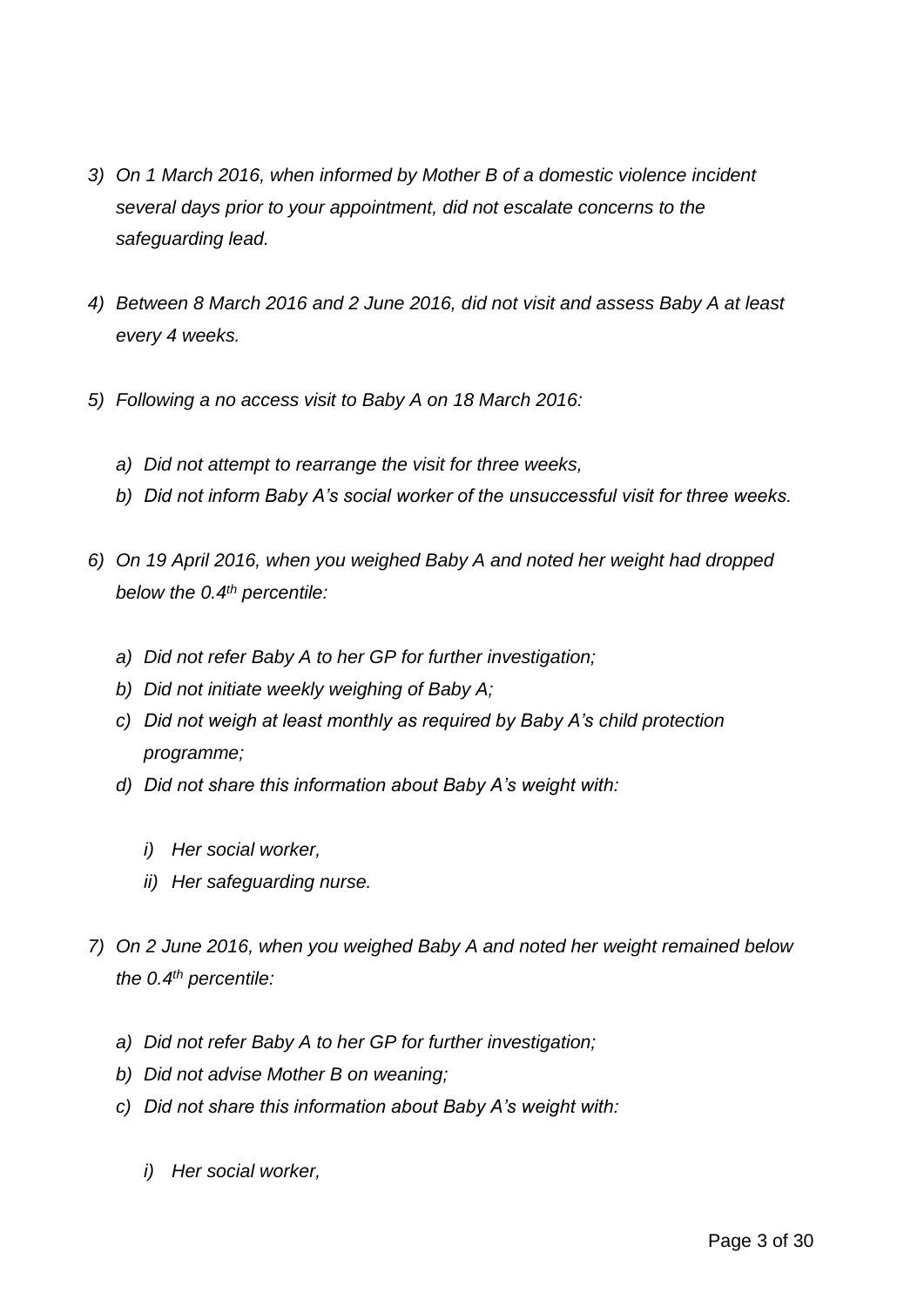- *ii) Her safeguarding nurse.*
- *8) Did not inform Baby A's social worker that she was not brought to appointments on:*
	- *a) 17 June 2016,*
	- *b) 24 June 2016.*
- *9) Following a visit on 4 July 2016, when you noted Baby A was not making any sounds, did not:*
	- *a) Follow up with this concern,*
	- *b) Refer for further investigation.*
- *10) In relation to Baby A's immunisation appointments:*
	- *a) Did not make sure you were aware of the dates of these appointments,*
	- *b) Did not remind Mother B to attend these appointments.*
- *11) Provided misleading information when giving evidence on oath at the Coroner's Inquest in relation to Baby A in response to questions relating to seeing Baby A in that you stated or implied between 19 April 2016 and 2 June 2016:*
	- *a) You were on leave;*
	- *b) You were on sick leave;*
	- *c) You "probably would have seen her (Baby A) before if I hadn't been on leave or sick leave."*
- *12) Your actions at charges 11(a) and/or 11(b) and/or 11(c) above was dishonest in that you knowingly misled the Coroner that you were unable to attend Baby A during this period due to leave and/or sick leave when this was not the case.*

*AND in light of the above, your fitness to practise is impaired by reason of your misconduct.*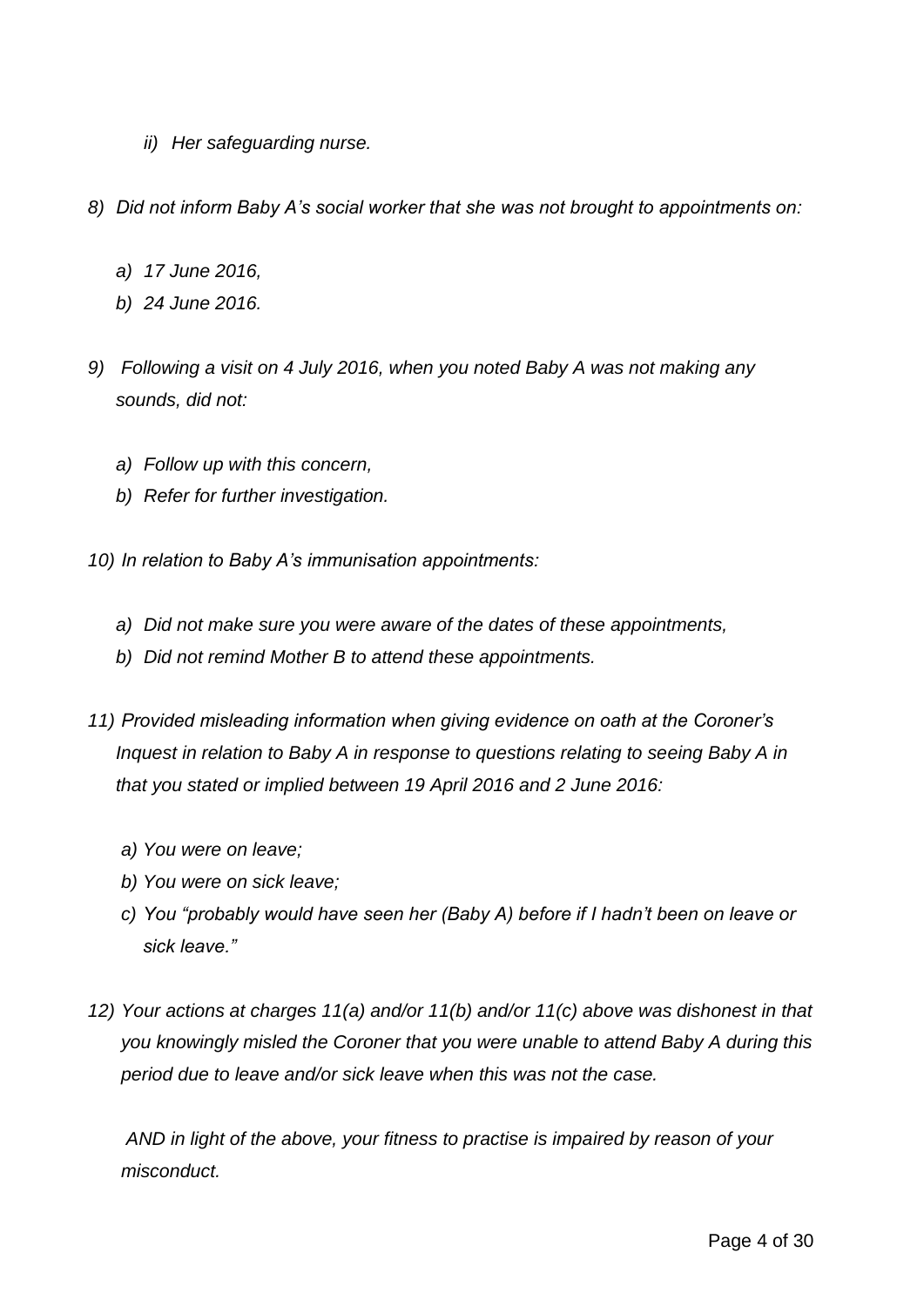# **Decision and reasons on application for hearing to be held in private**

During the hearing, it became apparent that proper exploration of your case involves reference to your health. In this respect the panel of its own volition proposed that this hearing should be heard in private, if reference is made to your health, pursuant to Rule 19 of the 'Nursing and Midwifery Council (Fitness to Practise) Rules 2004', as amended (the Rules).

Both Ms Michaels and Ms Adeyemi indicated that they supported this to the extent that any reference to your health should be heard in private.

The legal assessor reminded the panel that while Rule 19(1) provides, as a starting point, that hearings shall be conducted in public, Rule 19(3) states that the panel may hold hearings partly or wholly in private if it is satisfied that this is justified by the interests of any party or by the public interest.

The panel heard and accepted the advice of the legal assessor and determined to go into private session when such issues arise relating to your health.

# **Decision and reasons on facts**

At the outset of the hearing, the panel heard from Ms Adeyemi, who informed the panel that you made admissions to charges 1, 3, 4, 5, 6, 7, 8, 9, 10a and 11,

The panel therefore finds these charges proved in their entirety, by way of your admissions.

In reaching its decisions on the disputed facts, the panel took into account all the oral and documentary evidence in this case together with the submissions made by Ms Michaels on behalf of the NMC and by Ms Adeyemi.

The panel was aware that the burden of proof rests on the NMC, and that the standard of proof is the civil standard, namely the balance of probabilities. This means that a fact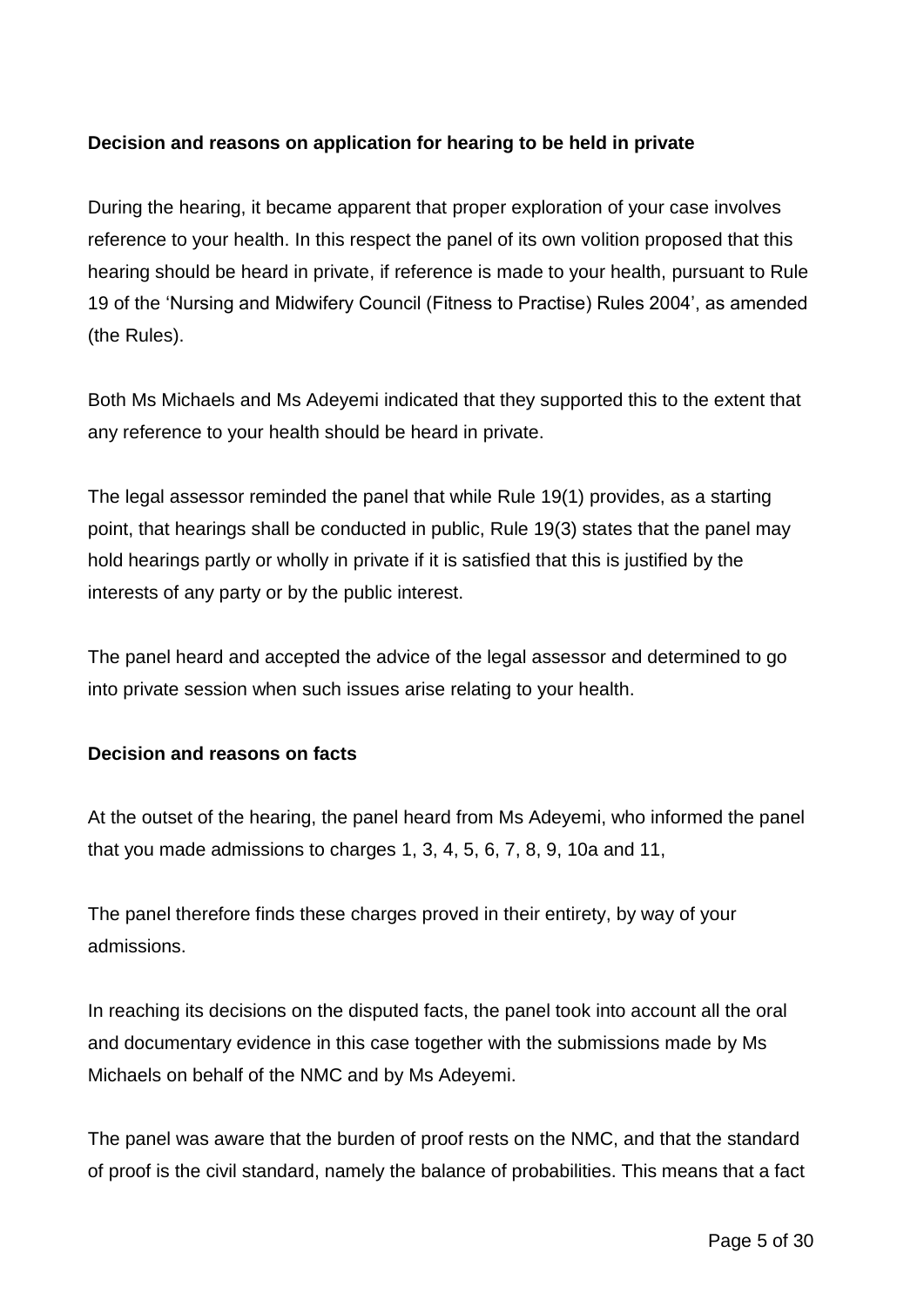will be proved if a panel is satisfied that it is more likely than not that the incident occurred as alleged.

The panel heard live evidence from the following witnesses called on behalf of the NMC:

| Clinical Team Leader employed       |  |
|-------------------------------------|--|
| by Leicestershire Partnership       |  |
| Trust and your line manager         |  |
|                                     |  |
|                                     |  |
| Expert witness who produced         |  |
| Nursing Practice Report in relation |  |
|                                     |  |

The panel also heard evidence from you under affirmation.

# **Background**

The charges arose whilst you were employed as a registered health visitor by Leicester Partnership Trust (The Trust). You were referred to the NMC on 1 November 2017 in relation to the following allegations:

- *1. Failure to carry out core tasks expected of a Health Visitor*
- *2. Failure to safeguard or appropriately escalate concerns*

*3. Misleading the Coroner around leave taken between 19 April 2016 and 2 June 2016, precluding her seeing Baby A*

Baby A was born prematurely at 29 weeks on 24 October 2015. You were allocated as health visitor to Baby A and her family. Your first meeting with the family took place on 5 January 2016 at Baby A's discharge from hospital.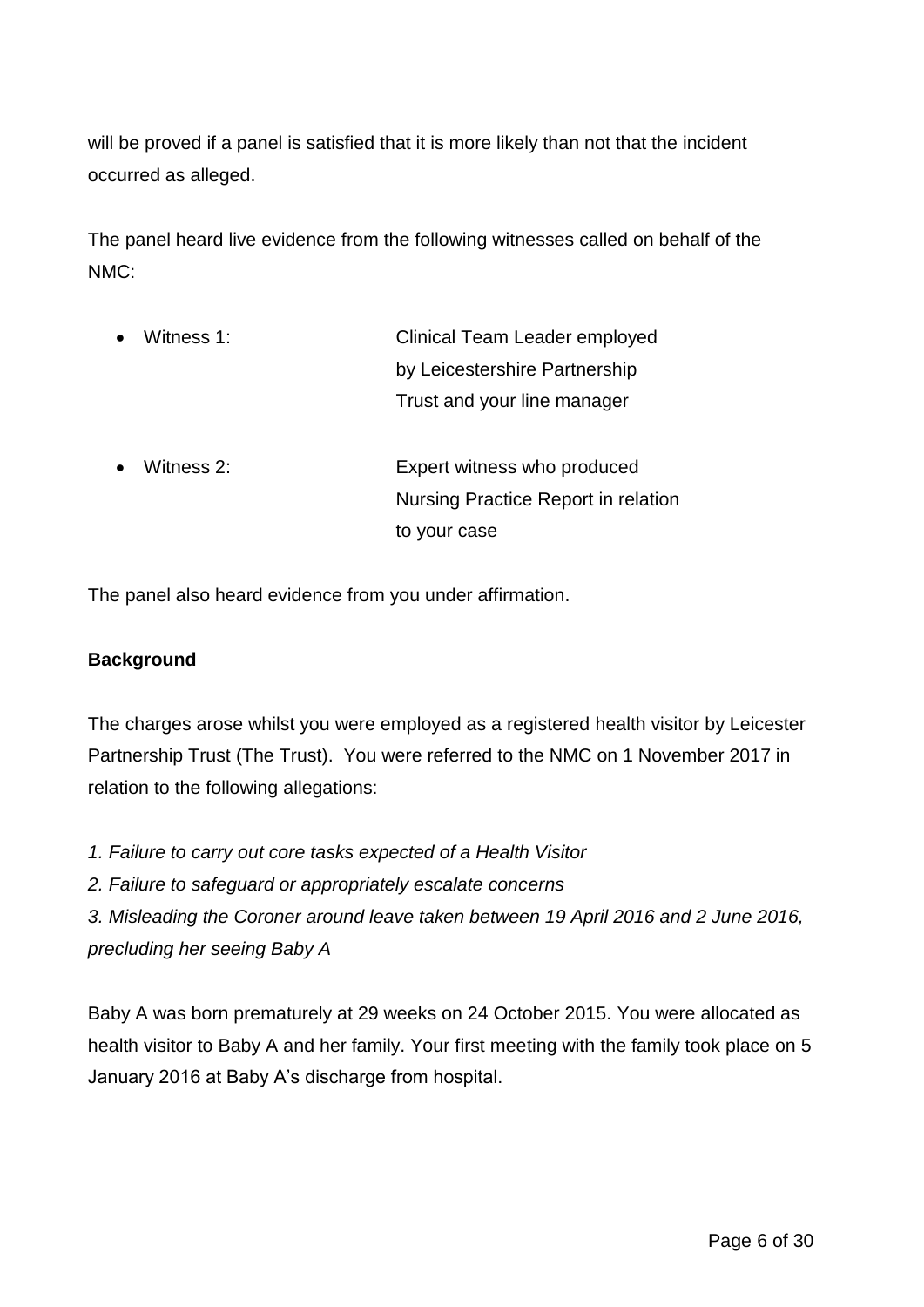It was agreed that you would visit Baby A fortnightly, due to Baby A being a premature baby and also as the family was already known to social services. Baby A was placed on a child protection plan on 2 February 2016 following a case conference.

It is alleged that the first issues identified concerning Baby A's weight (rate of increase had slowed significantly crossing two centiles) arose around April 2016. Baby A's weight remained on the same centile for a period thereafter gaining approximately 700 grams in the period to 20 June 2016.

Further there was a decrease in Baby A's weight of 50 grams identified as having occurred during the space of a week from 20 June to 27 June 2016.

On 20 July 2016 Baby A passed away. Paramedics were called to the family's home after Baby A was found not to be breathing.

The Trust conducted an internal investigation into the unexplained death which concluded on 12 October 2016 with a Serious Incident Investigation Report, which in turn recommended implementation of an action plan for you.

On 7 February 2016 an inquest was opened by H.M. Coroner for Leicester City and South Leicestershire into the death of Baby A. The cause of death was recorded as unexplained.

Before making any findings on the facts, the panel heard and accepted the advice of the legal assessor. It considered the witness and documentary evidence provided by both the NMC and Ms Adeyemi.

The panel then considered each of the disputed charges and made the following findings:

**Charge 2**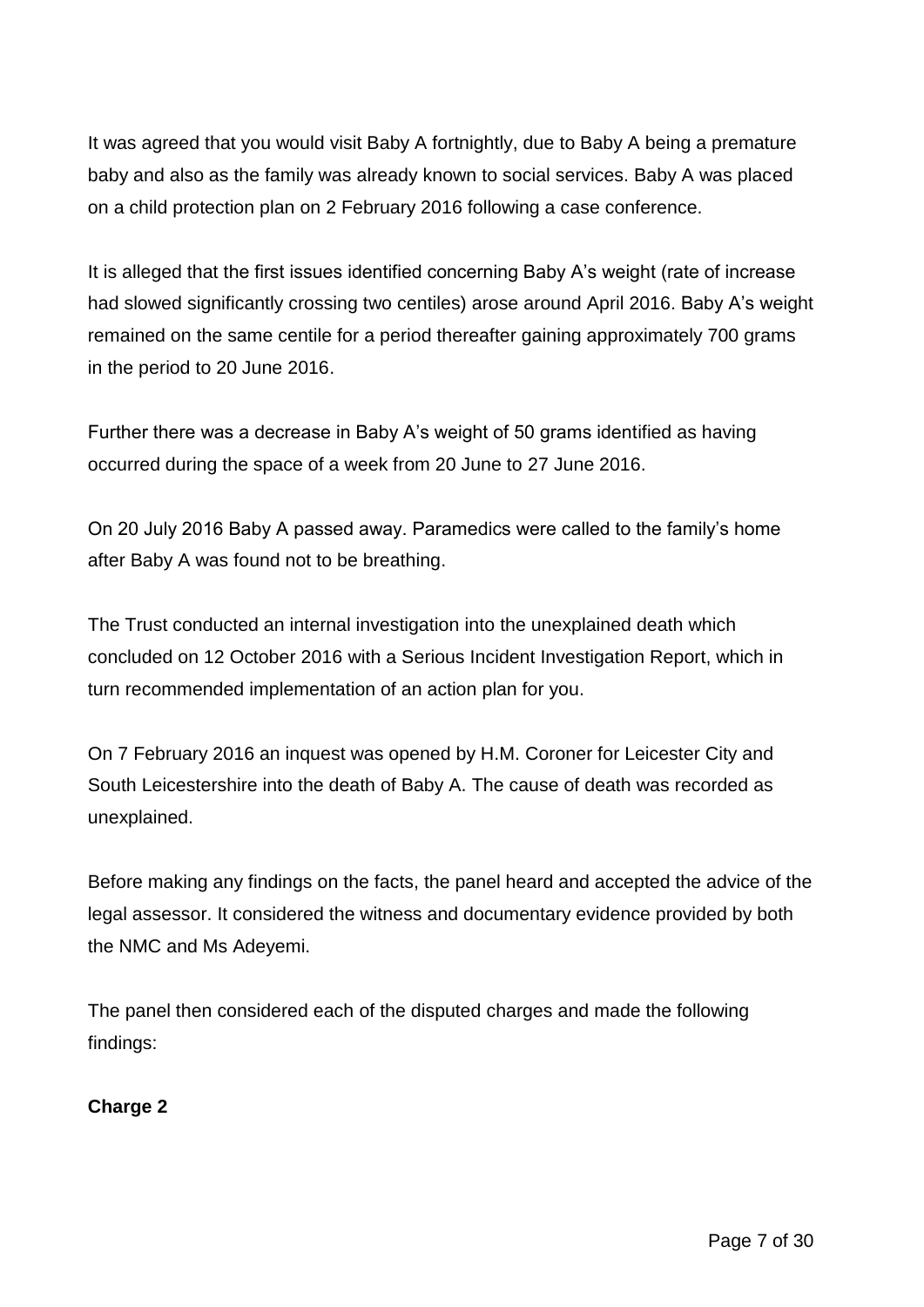*2) On 1 March 2016, when you weighed Baby A and noted her weight had dropped from between the 9th and 25th percentile down to the 9th percentile, did not take any steps to establish the reason for her slow weight gain.*

### **This charge is found NOT proved.**

In reaching this decision, the panel considered the evidence put forward by the NMC in relation to this charge. It noted that the NMC relied on the Nursing Practice Report by Witness 2 dated 30 July 2019. The report stated the following:

*"On the 01/03/16 Baby A's weight had slowed and dropped to sit on the 9th centile line. The decrease on the centile chart wasn't acted on by HV2, "Baby A's weight gain continues on the same centile 9th" (PHCR page 20). Considering the slow weight and that Baby A was vulnerable and on a CPP, the health visitor would be expected to discuss the feeding routine, or any other factors that may be affecting Baby A's weight gain. I can see no evidence that this was completed with the evidence provided. 8.1.3 With the slight drop down to the 9th centile on 01/03/16, HV2 visited a week later 08/03/16 to weigh Baby A whose weight had remained static. At this point, as there appeared to be no apparent reason why Baby A's weight had slowed, weekly weighing should have been initiated until her weight increased or a referral made for further investigations, particularly as Baby A was premature and on a safeguarding plan, (see section 5.6.1 of this report)".*

The panel also had regard to the growth chart from the Trust which showed the actual recording of the weights at the relevant period.

You explained to the panel that during that period, whilst there had been a very small drop in weight as recorded in the growth chart, the baby's weight remained in the  $9<sup>th</sup>$  to  $25<sup>th</sup>$  percentile and had not dropped to the  $9<sup>th</sup>$  centile.

The panel noted the Nursing Practice report had relied on the Serious Incident report which had been prepared by a 3<sup>rd</sup> party who had summarised your notes. Your original notes were not available to the panel and importantly were not made available to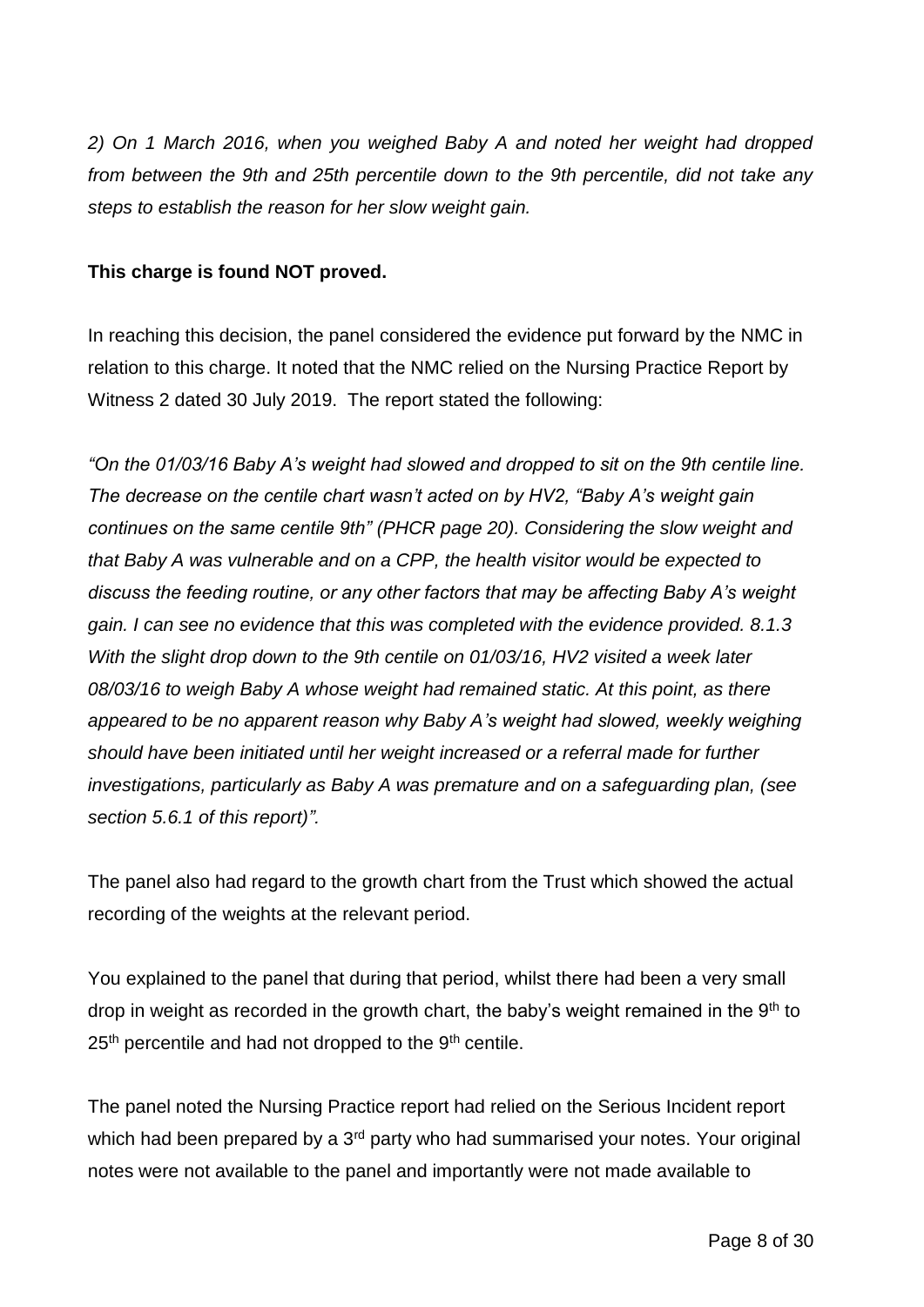Witness 2, despite her requesting these prior to her preparing her expert report. Witness 2 was advised to prepare her report based on the summary of events referred to in the chronology of the Trust's Serious Incident Report, which contained a summarisation or interpretation of the information recorded on System 1 (the Trusts electronic record). It was not a verbatim reference to the matter recorded on System 1, by you. You explained to the panel that the language used in the expert's report is not the language you would use and how you recorded it in System 1. The panel accepted your explanation of how you recorded your notes. You directed the panel to the actual weights that were recorded on the growth and measurement chart

The panel carefully considered the wording of the charge and the evidence relied upon by the NMC and concluded that the evidence before it does not substantiate this charge. Having examined the growth and measurement chart, the panel noted that Baby A was still between the  $9<sup>th</sup>$  and  $25<sup>th</sup>$  percentile and considered on the evidence available it had not dropped to the 9<sup>th</sup> percentile on 1 March 2016.

In light of the above the panel determined that the NMC had not discharged its burden of proof and it therefore did not find this charge proved.

# **Charge 10 b)**

*10). In relation to Baby A's immunisation appointments:*

*b) Did not remind Mother B to attend these appointments.*

# **This charge is found NOT proved.**

In reaching its decision the panel considered the evidence forwarded by the NMC in the Nursing Practice report by Witness 2 namely:

"*When asked by the coroner during the inquest if it was the health visitor's role to ensure families attended appointments, Ms A Roberts replied in her testimony, "HV role*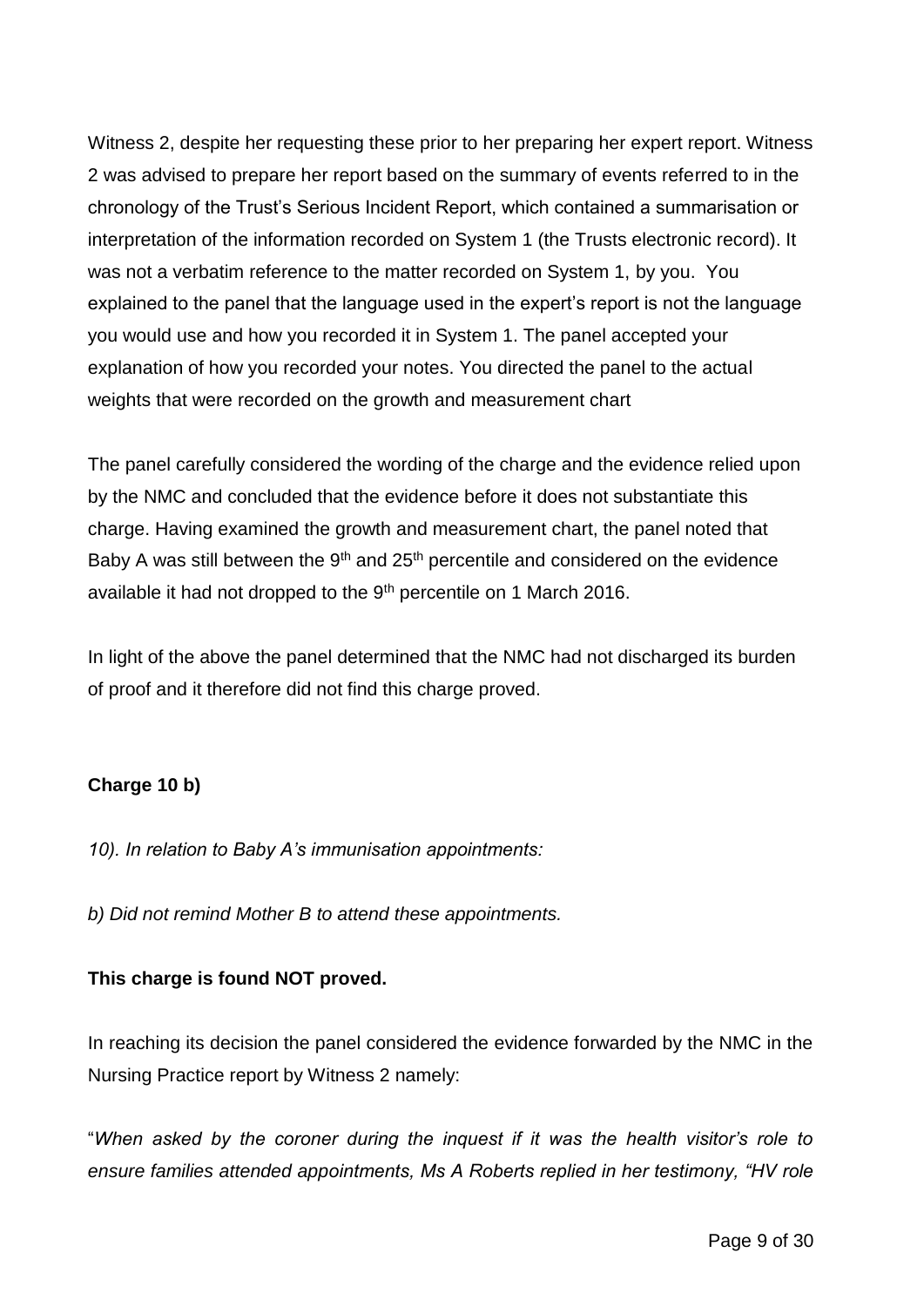*not to check whether they attend any appointments, that is up to parents." (See section 8.1.6 of this report). Families with children subject to a CPP often need frequent reminders to take their children to hospital appointments and to have their immunisations on time. Part of the health visitor's role with these families is to regularly check appointments are being attended and questioning if they are not, (See section 5.1.2 and 5.1.8 of this report). 8.4.4 When questioned by the coroner during the inquest of what HV2 would base her assumptions on that Baby A had attended her appointments? HV2 responded, "Mum and I had a good rapport. If she had missed, I would have expected her to tell me. Mum engaged with me and baby thriving". (see section 7.1.12 of this report). With the history of the family in failing to engage with services, HV2 should not have assumed Baby A had attended her appointments and should have checked out whether in fact they had been attended. (See section 5.2.2 and 5.3.1 of this report)"*

The panel had regard to your oral evidence. You told the panel that you were not aware of the exact dates of the scheduled appointments, but did inform Mother B of when they would likely be and confirmed that you had done so on the System 1 data base in the tick box section. You also informed the panel it was generally a topic that was discussed at relevant contacts and your practice at the time was to only use System 1 tick box and you did not record the conversation in the Red Book, which is the health record retained by the parent for Baby A. You acknowledged that it is good practice to make such notes in the Red Book and that you now do so.

Further when you were made aware that the parents did not attend the scheduled appointments you addressed the issue with the parents and Baby A's GP.

The panel considered the evidence before it and accepted your explanation. It considered that on the balance of probabilities that you had discussed with the parents the schedule of appointments required with the information that was made available to you. You told the panel some immunisations had been given at the hospital at the early stages and you were aware the parent had consented. It considered that, whilst it was good practice, there was no evidence before the panel to demonstrate a legal requirement for you as a health visitor, to compel parents to attend appointments for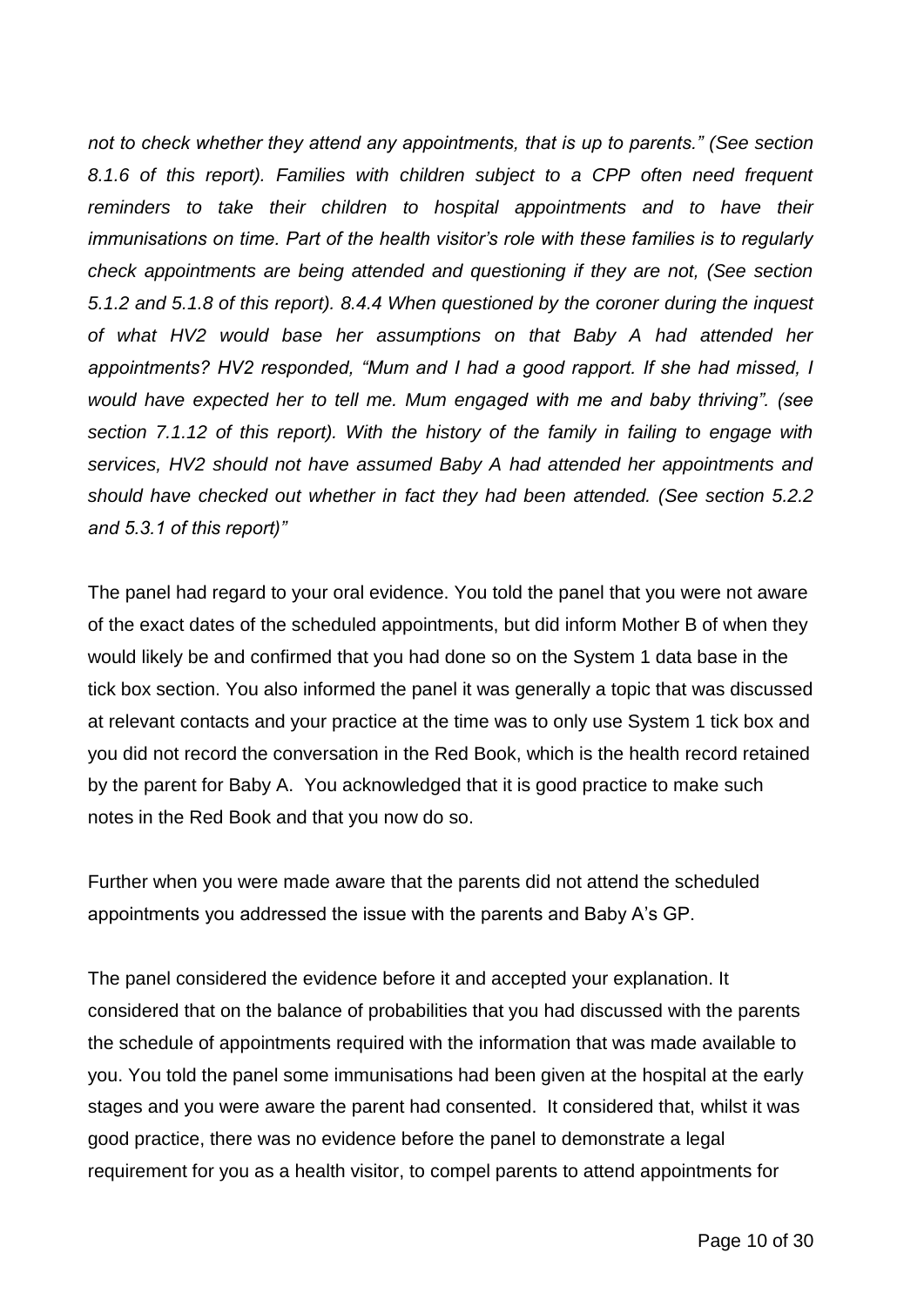their children. It further noted that you queried the missed appointments with the parents and the GP as soon as you became aware of the non-attendance to the scheduled appointments arranged at the GP practice.

The panel therefore found this charge not proved.

### Charge 12:

12)Your actions at charges 11(a) and/or 11(b) and/or 11(c) above was dishonest in that you knowingly misled the Coroner that you were unable to attend Baby A during this period due to leave and/or sick leave when this was not the case.

AND in light of the above, your fitness to practise is impaired by reason of your misconduct.

This charge is found **NOT** proved.

In reaching this decision the panel had regard to the transcript from the coroner's inquest and the oral evidence you provided at this hearing. It also had regard to the Serious Incident Investigation Report dated 11 October 2016, and the evidence of Witness 1 your line manager.

The panel had regard to the following statements in the report:

*"Health visitors work to the Standard Operating Guidance (SOG) for health visiting (2015) and the Safeguarding Children Practice Guidance (2016), within the SOG it states that the 'NICE/ WHO guidelines from the Healthy Weight Pathway must be followed and timely referral to an appropriate service must be made' (p30). The SOG references the World Health Organisation Child Growth guidelines (http://www.who.int/childgrowth/en/), therefore HV2 did not recognise or act appropriately when Baby A's weight gain faltered. On 19th April 2016 Baby A's weight was static as she had only gained 120g in 6 weeks, hence she had crossed two centile lines and her weight was below the 0.4th centile. HV2 advised the investigator that she had intended to monitor the weight gain herself by seeing Baby A on a regular basis.*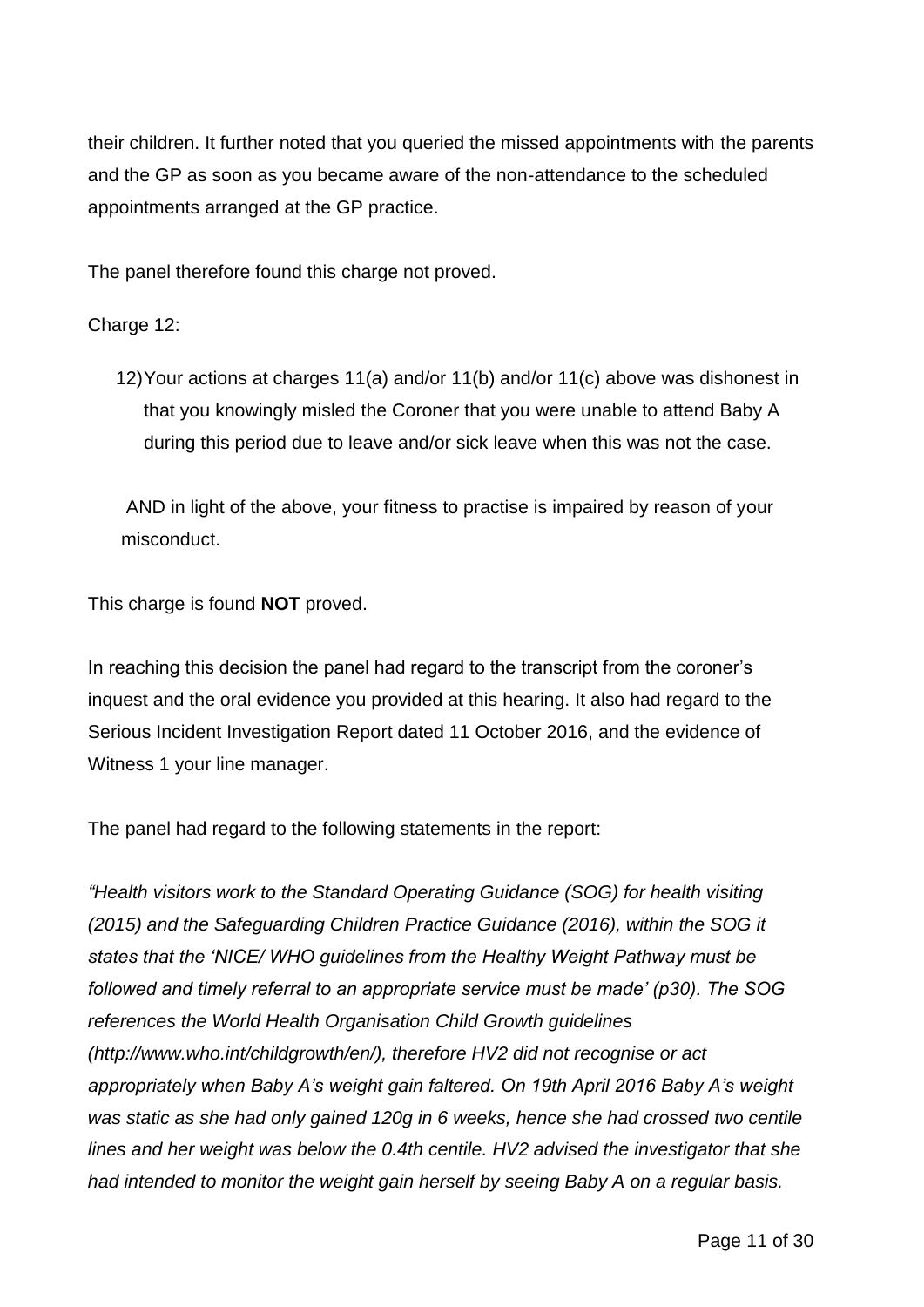*However this plan of action was not put into place as HV2 did not weigh Baby A again until 2nd June, which was another six week period."*

*A review of HV2's other universal plus records showed that in other cases she had actively managed the care of babies who were preterm and her record keeping is clear and contemporaneous. Therefore the investigator is assured that HV2 is not an unsafe practitioner."*

The panel has not had sight of the transcript of the meetings held with you by the author of the Serious Incident Investigation Report, and therefore has no information as to the extent to which the six week period in issue was a focus of scrutiny or not. The panel has carefully considered the transcript of your evidence to the coroner and it is of the view that this is consistent with your evidence before the panel; namely that you were describing what would normally happen, as opposed to what you did. This was supported by Witness 1, who confirmed that when she discussed this with you, after the NMC made contact in 2019, your explanation was the same.

The panel also had regard to the following statements from the coroner's inquest transcript:

#### *"Ms A Roberts:*

*I think from April it probably wasn't until… the 2nd of June*

# *HM Coroner:*

*Is that a reasonable amount of time considering the fact that she has dropped down one and half centiles?*

#### *Ms A Roberts:*

*Well, usually she would have been weighed monthly. So on this occasion, at this time, I was on leave and then sick leave… so there was, sort of, an extended (inaudible) plan. I probably would have seen her before if I hadn't been on leave or sick leave"*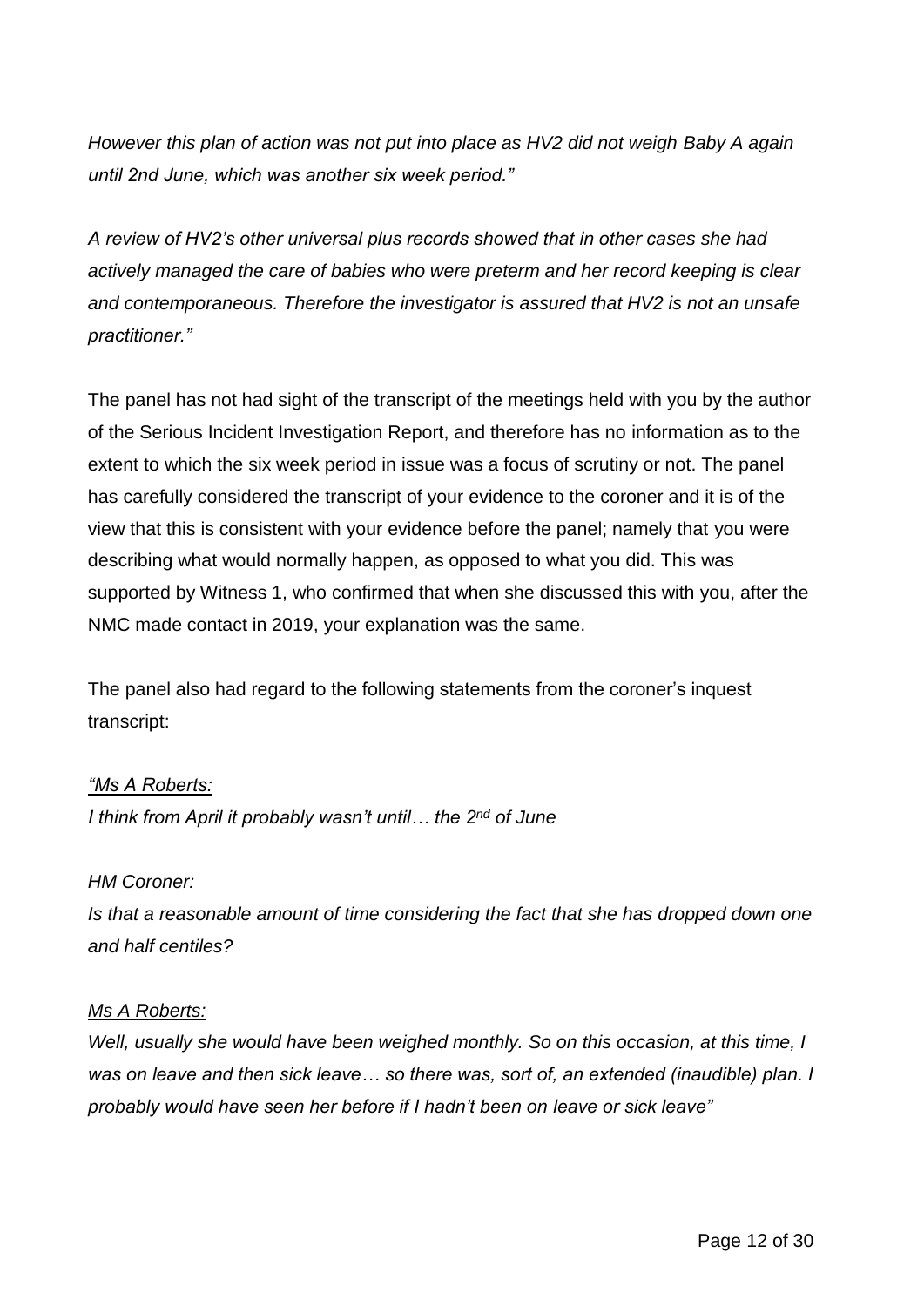At this hearing you told the panel that at the time of the coroner's inquest you believed that the only possible explanation as to why you did not attend Baby A during the six week gap was because you were either off sick or on leave and you did not have your exact leave information to hand. You told the panel that you wanted to answer all the questions asked of you at the inquest but did not deliberately intend to mislead.

The panel also considered the oral evidence of Witness 2, she told the panel that when the NMC had made enquiries regarding the dates, she contacted you and you told her that you must have been off sick or on leave during the time in question. The panel considered that your reasons have been consistent since the issue was raised as reflected in your statement given to the panel for this hearing.

*"The reason I said sick leave and/or annual leave is because these are the only circumstances that I would think of wherein I would not see a child. I referred to sickness [PRIVATE]. 109.I also usually took annual leave around April each year. I had annual leave for a week in March and at the time of the inquest, that's what was on my mind and that's why I said annual leave"*

The panel noted Witness 2 had made comment in the report regarding this charge, however, the panel did not consider that expert evidence is appropriate in relation to a decision on dishonesty

The panel finds no evidence that the issue of the six week gap was discussed with you in any detail prior to the inquest, and is of the view that the transcript demonstrates that you were not being evasive in your answers, but doing your best to assist the coroner. The panel was of the view that you were asked an unexpected question for which you were not prepared and does not believe your answer to be a deliberate attempt to mislead. The panel had regard to the legal test for dishonesty in the case Ivey V Genting Casinos [2017] UKSC 67 and applied that test in reaching its decision. The panel has concluded that you regrettably provided misleading information to the coroner, but that this was not dishonest and there was no intention to mislead.

The panel did not find this charge proved.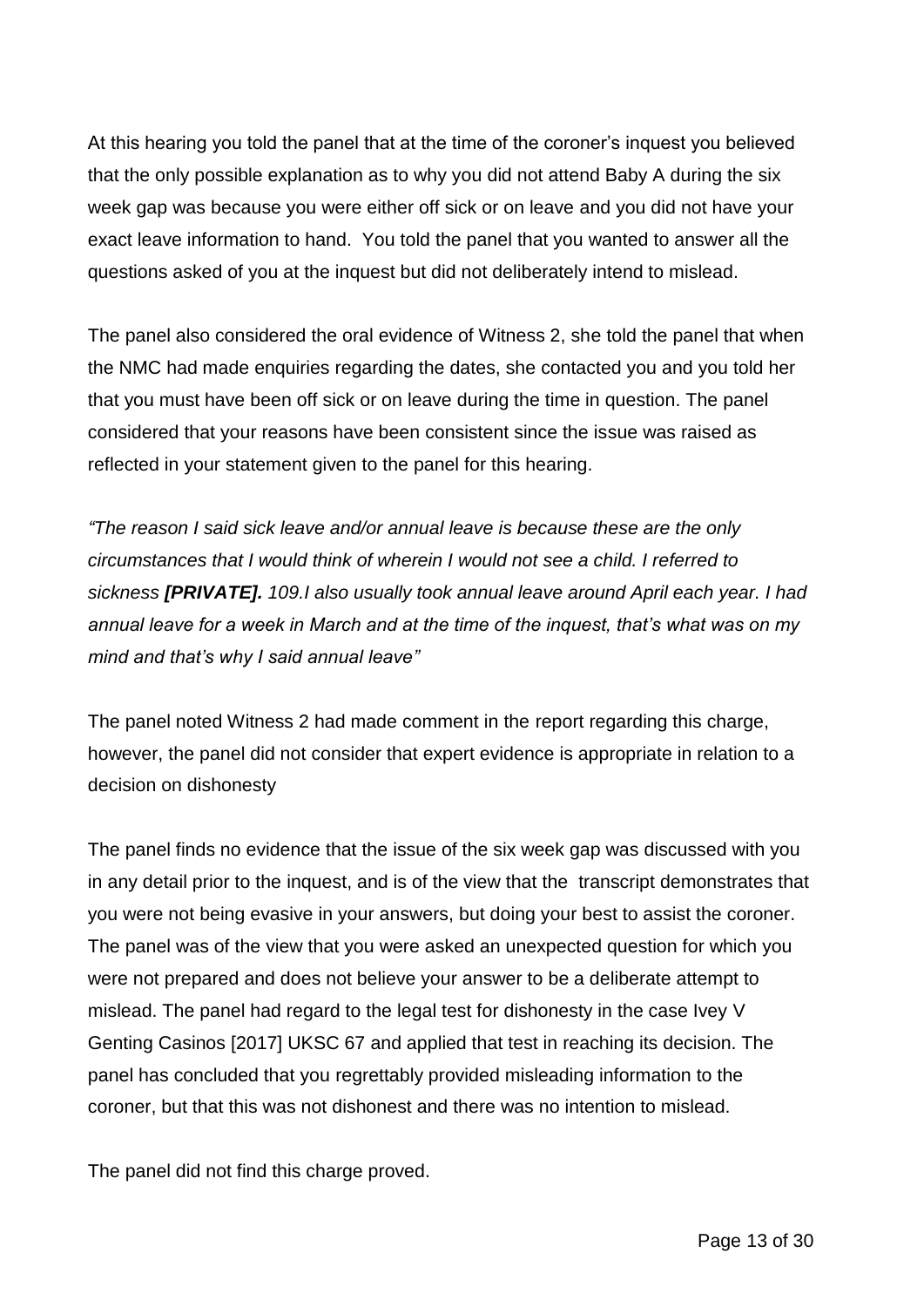### **Submission on misconduct and impairment:**

Having announced its finding on all the facts, the panel then moved on to consider whether the facts found proved amount to misconduct and, if so, whether your fitness to practise is currently impaired. There is no statutory definition of fitness to practise. However, the NMC has defined fitness to practise as a registrant's suitability to remain on the register unrestricted.

Ms Michaels, on behalf of the NMC, made submissions on misconduct and impairment. She referred the panel to the case of *Roylance v GMC (No. 2)* [2000] 1 AC 311 which defines misconduct as a *"word of general effect, involving some act or omission which falls short of what would be proper in the circumstances. The standard of propriety may often be found by reference to the rules and standards ordinarily required to be followed by a* [nursing] *practitioner in the particular circumstances*.*"* 

Ms Michaels submitted that this is a serious case involving the death of a baby. Further this case led to a serious incident investigation and a referral from the coroner to the NMC. She submitted that your actions fell significantly short of the standards expected of a registered nurse, given the failures identified and admissions made by you.

Ms Michaels invited the panel to take the view that your actions and omissions amount to a breach of *The Code: Professional standards of practice and behaviour for nurses and midwives* (2015) ("the Code"). She then directed the panel to specific paragraphs and standards and identified where, in the NMC's view, your actions amounted to a breach of those standards.

Ms Michaels reminded the panel that although breaches of the code do not automatically result in a finding of misconduct it is submitted that your failings in Baby A's care and actions in misleading the coroner amount to misconduct.

Ms Michaels submitted that in light of these breaches, your actions fell below the standards expected of a registered nurse and are sufficiently serious to constitute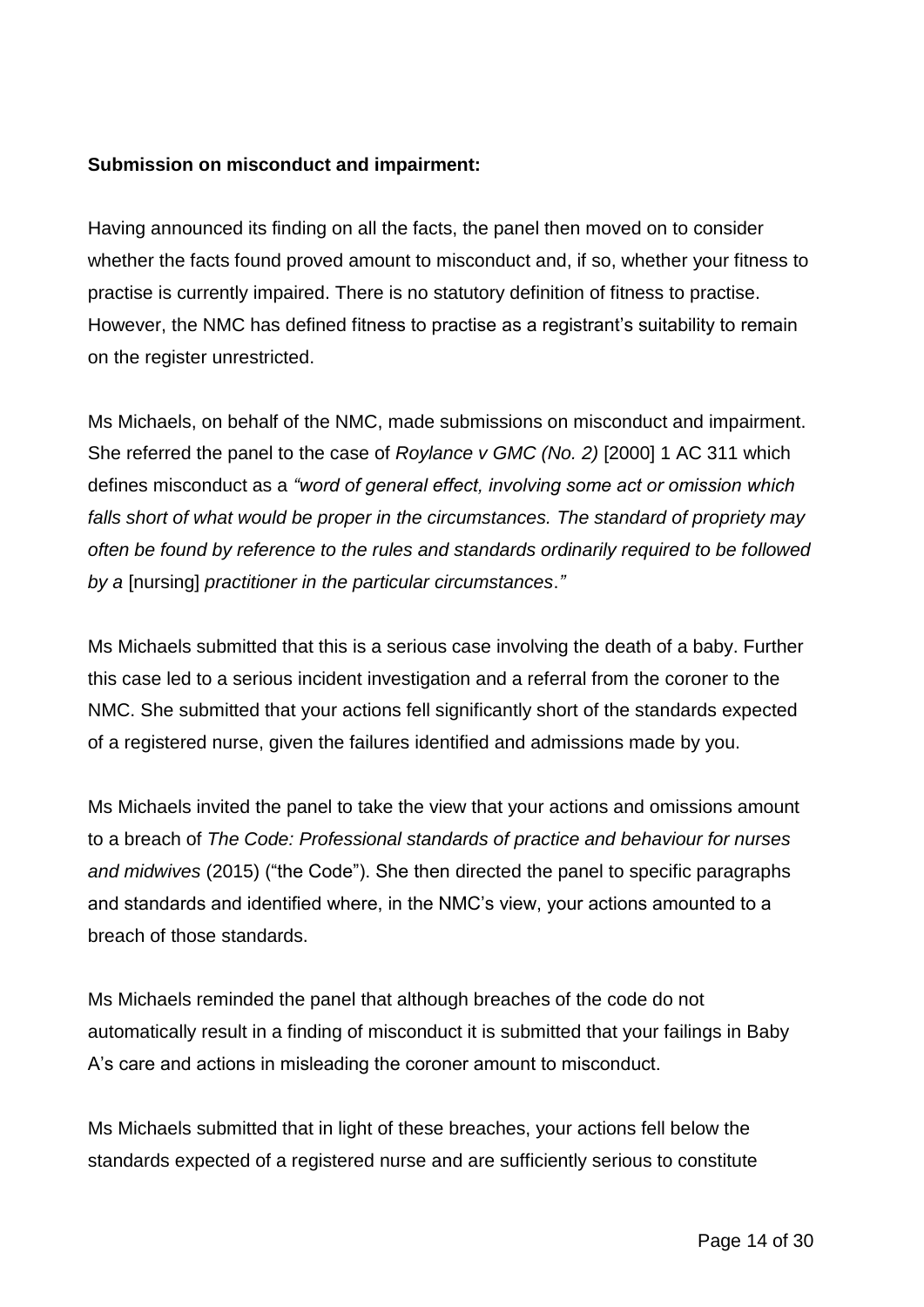misconduct. Further she submitted that confidence in the nursing profession would be undermined if your failures and omissions were not found to amount to misconduct.

Ms Michaels then moved on to the issue of impairment, and addressed the panel on the need to have regard to protecting the public and the wider public interest. This included the need to declare and maintain proper standards and maintain public confidence in the profession and in the NMC as a regulatory body. Ms Michaels referred the panel to the cases of *Cohen v GMC* [2008] EWHC 581 (Admin) and *Council for Healthcare Regulatory Excellence v (1) Nursing and Midwifery Council (2) Grant* [2011] EWHC 927 (Admin). She submitted that limbs a, b and c of Dame Janet Smith's test, as set out in the Fifth Shipman Report, were engaged by your past actions.

Ms Michaels submitted that the charges found proved are collectively and individually serious and while you were not responsible for Baby A's death, your conduct put Baby A at risk of serious harm by missing key factors, failing to escalate concerns and missing opportunities for Baby A to be referred for further investigation. She submitted that your misconduct has breached multiple provisions of the code and breached fundamental tenets of the nursing profession and therefore brought the reputation of the nursing profession into disrepute.

In assessing future risk, Ms Michaels submitted that the panel will be assisted by the test set out in the case of *Cohen*, namely is the misconduct easily remediable, has it been remedied and is it is highly unlikely to be repeated. She submitted that given the evidence of your subsequent practice and reflective statement, the panel may take the view that you do not pose a risk to the public.

Ms Michaels then went on to remind the panel that in addition to ensuring the public are protected, it must also consider the public interest, maintaining confidence in the profession and declaring and upholding proper standards of professional conduct.

She submitted that there is a clear public interest in the circumstances in this case given the death of Baby A. A fully informed member of the public would be concerned by the facts found proven and if a finding of misconduct is made on the basis that your actions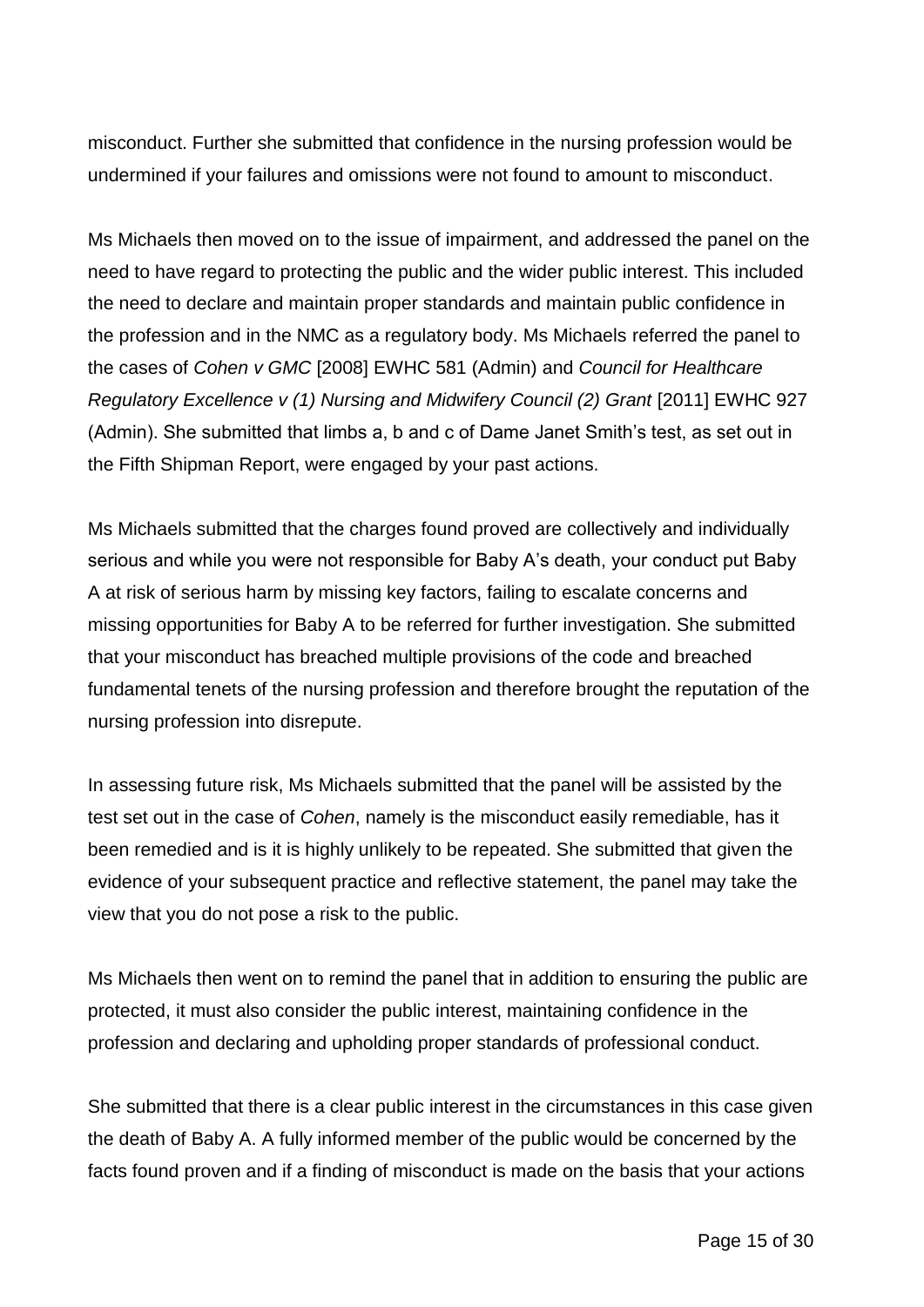fell significantly short of the conduct and standards expected of a nurse, further, public confidence would be undermined if a finding of impairment was not made. Ms Michaels submitted that your actions brought the profession into disrepute and your failures were wide ranging and substantial.

In light of these factors she invited the panel to find you currently impaired.

Ms Adeyemi submitted, on your behalf, that you admitted to the majority of the charges at the outset of the hearing. In determining whether the facts found proved amount to misconduct, she invited the panel to consider the fact that you accepted your practice at that time was not the appropriate and good standard of practice expected of a nurse. Ms Adeyemi submitted that submissions had been advanced on your behalf, as well as you providing oral evidence, throughout the hearing, demonstrating that you have accepted responsibility for your actions.

Ms Adeyemi submitted that although charges 1, 3 and 11 were found proved by admission, upon review of the oral witness evidence and the panel's findings on the facts, these charges do not amount to misconduct.

In relation to charge 1, Ms Adeyemi submitted that it was not standard practice at the time for a health visitor at the Trust, to organise supervision within 10 days of a baby being placed on a child protection plan and Witness 2 confirmed this in her oral evidence.

In relation to charge 3, Ms Adeyemi submitted that you did not escalate to the safeguarding lead nurse because you had escalated to the social worker, who was the safe guarding lead for the child protection plan that Baby A was subject to.

In respect of charge 11, Ms Adeyemi submitted that when looking at the test set out in Roylance it can be seen that your one incorrect answer, out of a series of many questions and answers, though misleading (unintentionally), did not delay or derail the coroner's findings and as such does not amount to misconduct.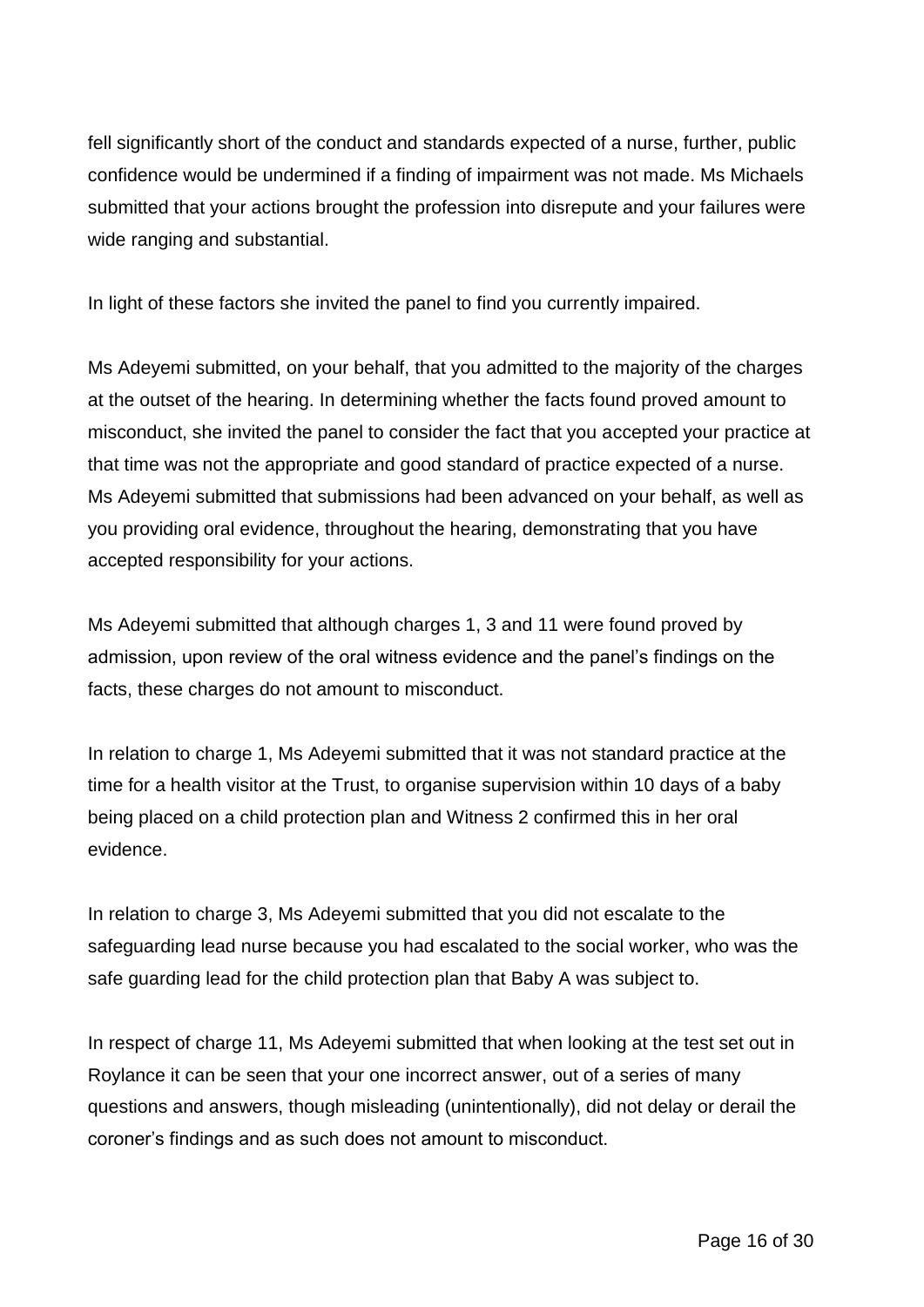Ms Adeyemi submitted that you had reflected and shown insight and remorse into what happened. She submitted that you were able to identify where you went wrong, how the errors had occurred and you were able to recognise how you would prevent similar errors occurring in the future.

Ms Adeyemi reminded the panel that you are still employed by the Trust as a registered nurse. Further she submitted that since the internal investigation and coroner's inquest you have remediated and addressed the concerns raised in relation to the charges, through actions plans and retraining, and there have been no concerns raised regarding your practice since.

Ms Adeyemi took the panel through a number of references submitted by you from colleagues who had worked with you for a substantial period and who spoke highly of your practice. Your line manager, Witness 1, also gave positive evidence as to your current practice.

Ms Adeyemi further submitted that as you are currently practicing safely and have remediated your practice an informed member of the public would not consider a finding of impairment on public interest grounds necessary.

She submitted that there was no risk of repetition, and invited the panel to find that your fitness to practise is not currently impaired.

The panel accepted the advice of the legal assessor.

The panel adopted a two-stage process in its consideration. First, the panel must determine whether the facts found proved amount to misconduct. Secondly, only if the facts found proved amount to misconduct, the panel must decide whether, in all the circumstances, your fitness to practise is currently impaired as a result, of that misconduct.

# **Decision on misconduct**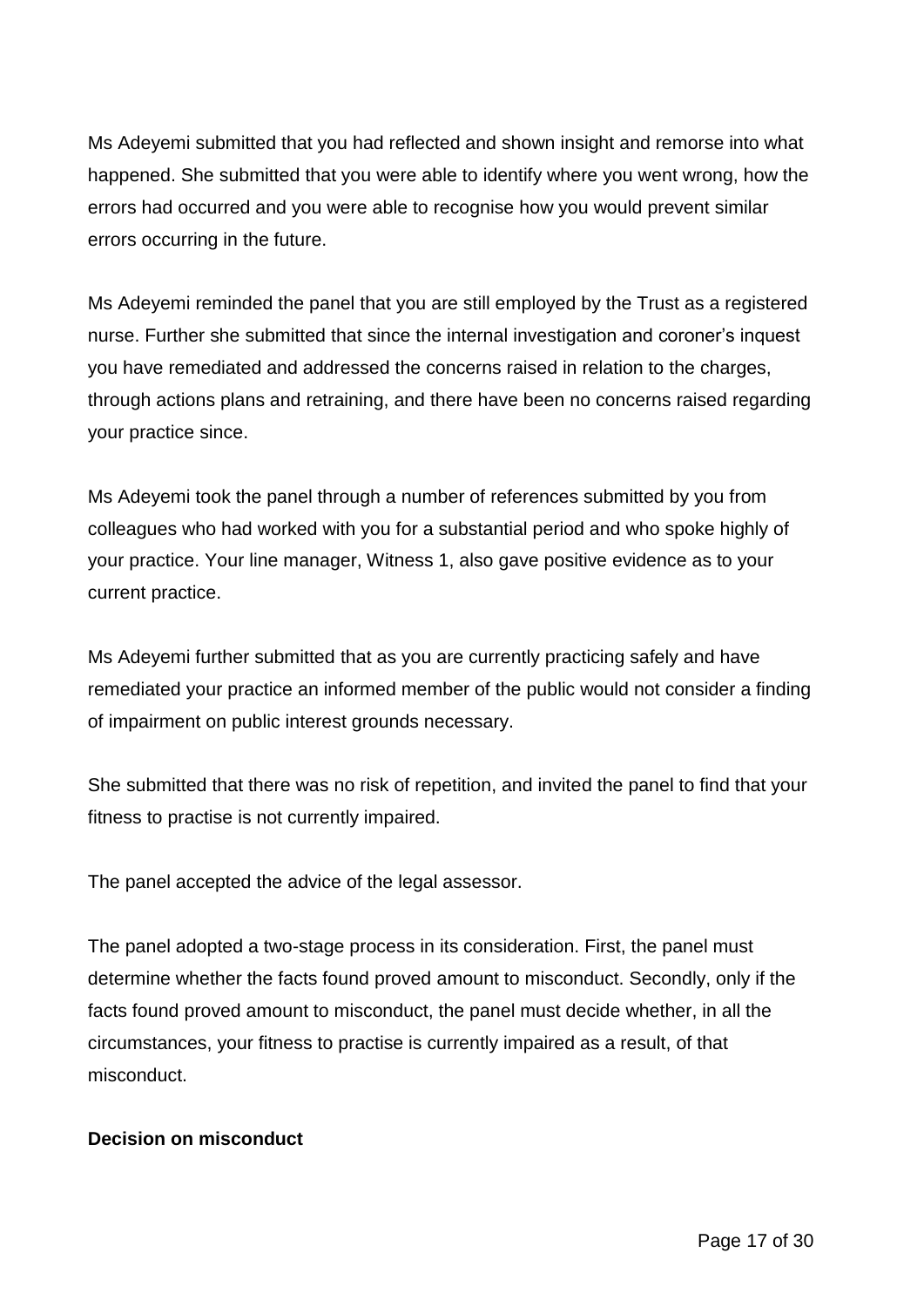When determining whether the facts found proved amount to misconduct the panel had regard to the terms of the Code.

The panel, in reaching its decision, had regard to the protection of the public and the wider public interest and accepted that there was no burden or standard of proof at this stage and exercised its own professional judgement.

The panel was of the view that your actions fell significantly short of the standards expected of a registered nurse, and that your actions amounted to a breach of the Code. The panel considered that the following sections of the Code were engaged in this case:

# *Prioritise people*

*You put the interests of people using or needing nursing or midwifery services first. You make their care and safety your main concern and make sure that their dignity is preserved and their needs are recognised, assessed and responded to. You make sure that those receiving care are treated with respect, that their rights are upheld and that any discriminatory attitudes and behaviours towards those receiving care are challenged.*

*1 Treat people as individuals and uphold their dignity To achieve this, you must:*

*…*

*1.2 make sure you deliver the fundamentals of care effectively*

*…*

*…*

*1.4 make sure that any treatment, assistance or care for which you are responsible is delivered without undue delay*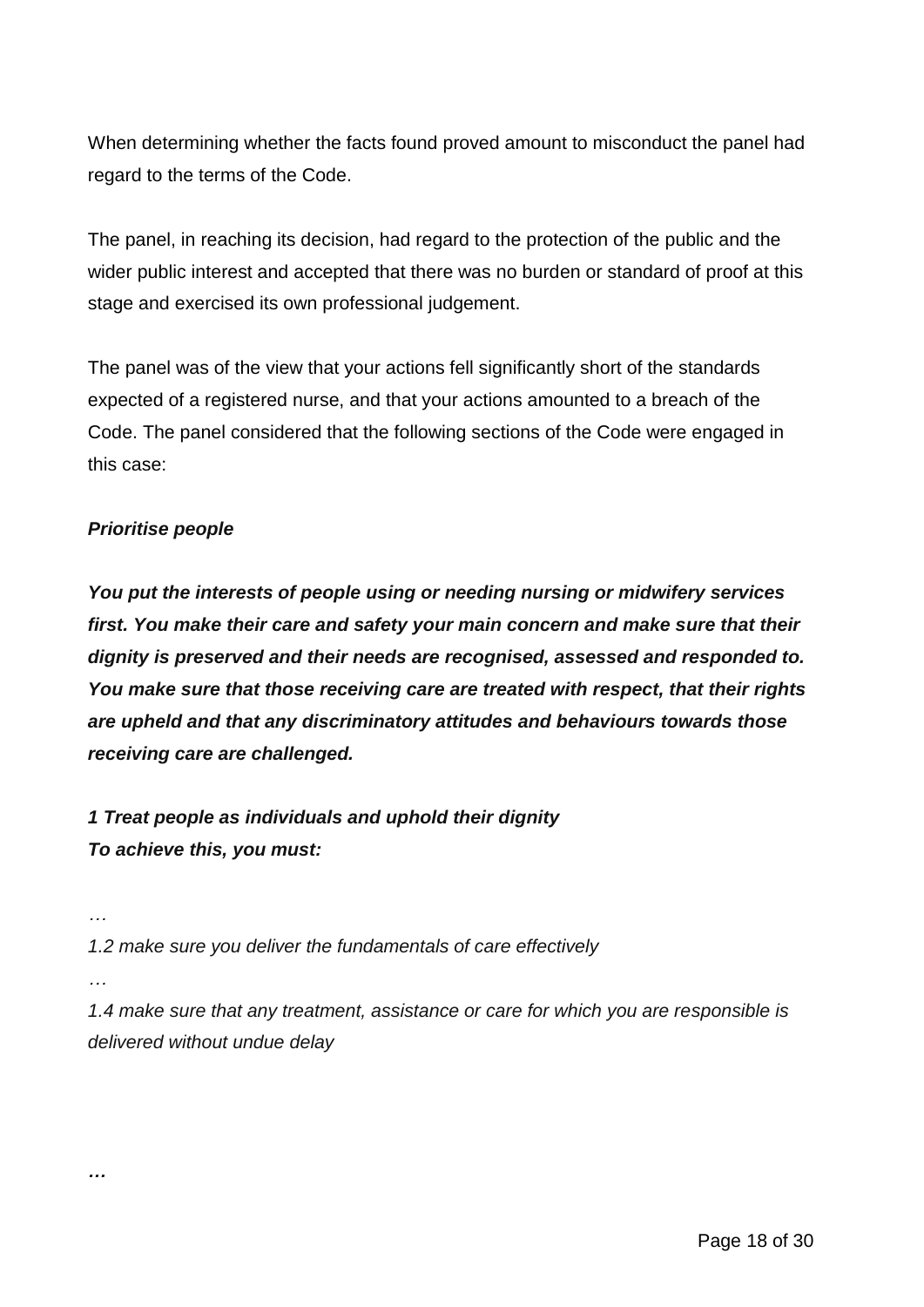### *Practise effectively*

*You assess need and deliver or advise on treatment, or give help (including preventative or rehabilitative care) without too much delay, to the best of your abilities, on the basis of best available evidence. You communicate effectively, keeping clear and accurate records and sharing skills, knowledge and experience where appropriate. You reflect and act on any feedback you receive to improve your practice.*

#### *Work co-operatively*

#### *To achieve this, you must*:

*8.3 keep colleagues informed when you are sharing the care of individuals with other health and care professionals and staff* 

*…*

*8.5 work with colleagues to preserve the safety of those receiving care*

*…*

#### *Preserve safety*

*You make sure that patient and public safety is not affected. You work within the limits of your competence, exercising your professional 'duty of candour' and raising concerns immediately whenever you come across situations that put patients or public safety at risk. You take necessary action to deal with any concerns where appropriate.*

#### *13 Recognise and work within the limits of your competence*

*To achieve this, you must, as appropriate:*

*13.1 accurately identify, observe and assess signs of normal or worsening physical and mental health in the person receiving care*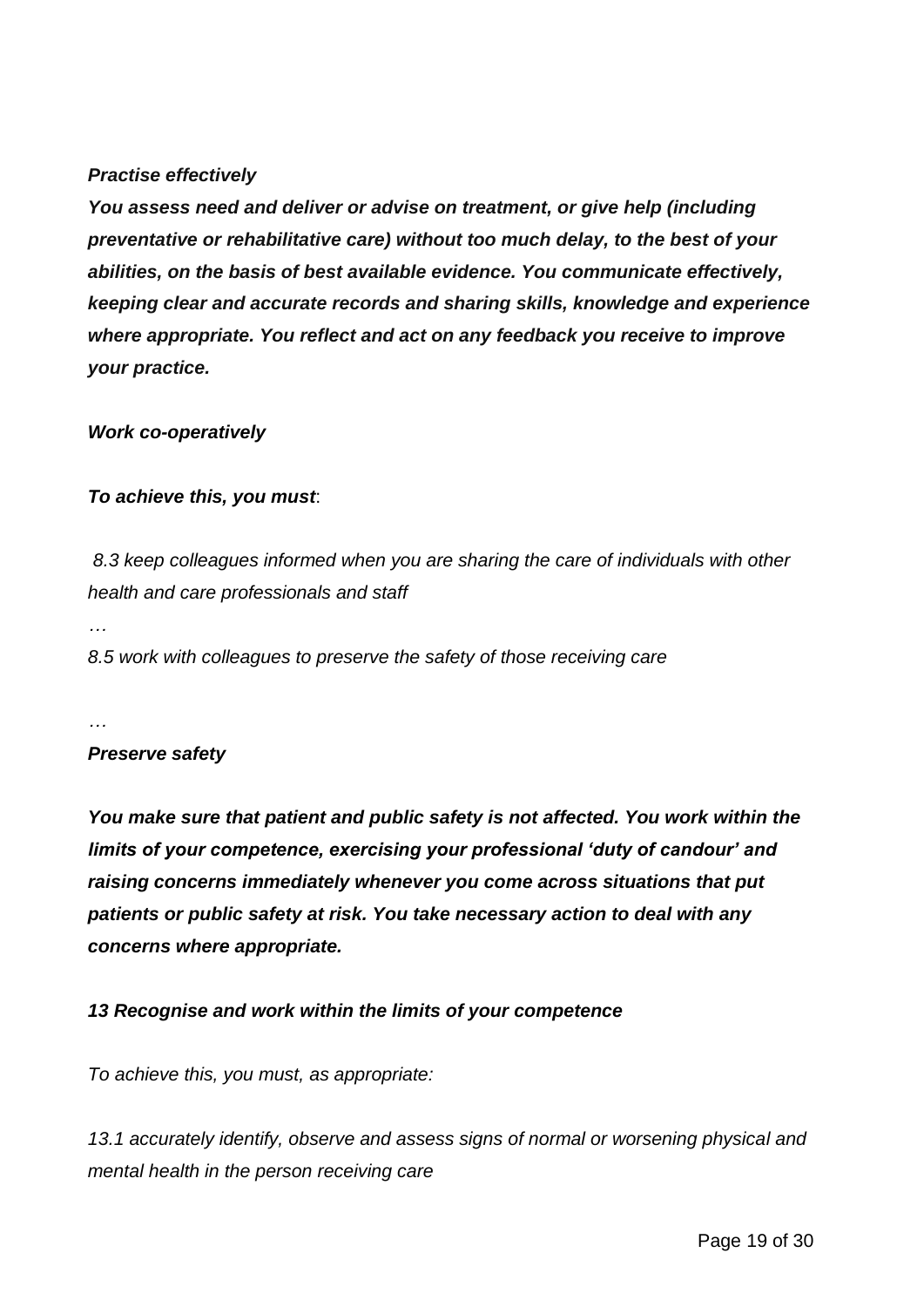*13.2 make a timely referral to another practitioner when any action, care or treatment is required*

*13.3 ask for help from a suitably qualified and experienced professional to carry out any action or procedure that is beyond the limits of your competence*

The panel appreciated that breaches of the Code do not automatically result in a finding of misconduct. The panel considered whether the facts found proved amounted to misconduct. In doing so, it considered the charges individually and collectively.

The panel considered the submissions made by Ms Adeyemi in relation to charges 1, 3 and 11 and whether they amounted to misconduct.

In respect of charge 1 the panel considered the safeguarding guidance that was in place at the relevant time. It had regard to the Safeguarding Children Practice Guidance which was adopted by the Trust on 6 March 2013 and acknowledged that this guidance required safeguarding supervision with a safeguarding nurse within 10 days, as to referred to by Witness 2 in her expert report. However the panel heard evidence that this policy had been superseded by updated guidance in 2016 that did not require the supervision within 10 days. This was confirmed by Witness 1 as the practice at the time of the incident. It therefore determined that your actions in charge 1 did not amount to misconduct.

In respect of charge 3, the panel had regard to your written statement in which you provided the following explanation:

*"21. On 1 March 2016, Mother B informed me of a domestic violence incident that had occurred several days prior to our appointment. I admit that I did not escalate concerns to the Safeguarding named nurse when Mother B informed me of this.*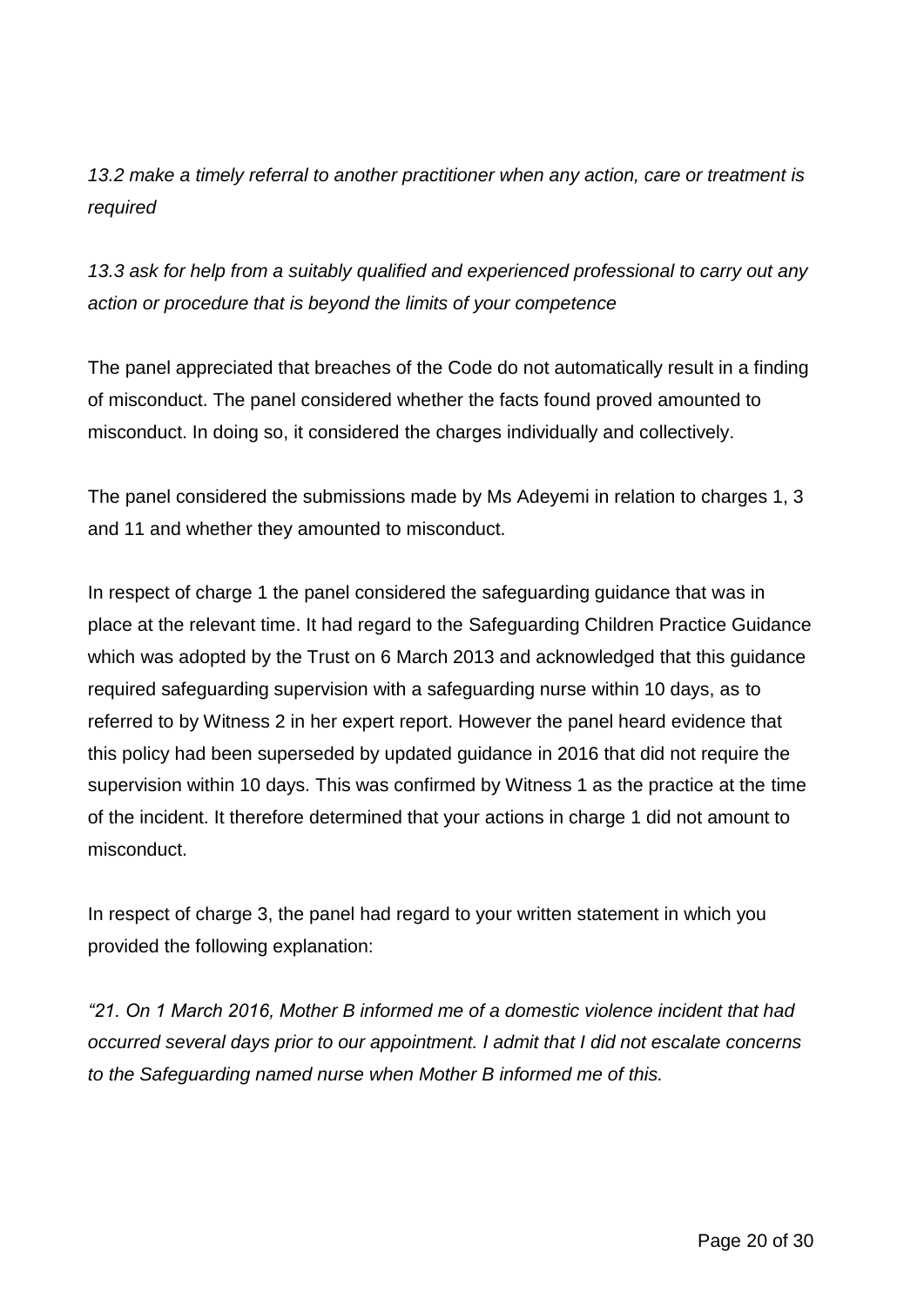*22. Following the disclosure from mother I telephoned the social worker by telephone, on my return from the visit with mother, to inform him of the disclosure, but I could not get through and there was no facility to leave a message for him.*

*23. I called the social worker again on 3rd March by telephone, and I discussed the disclosure with him, and he reported that he was already aware of the domestic violence incident. This is documented on SystmOne*

*24. The safeguarding named nurse is not the social worker. The social worker works for the Local Authority and is the Lead in a child protection case. The safeguarding named nurse is who I can go to for safeguarding support and advice when I need it, for example, if my case is complicated or if I have concerns about my management of the case."*

The panel accepted your explanation and was of the view that as you did escalate the concern to the social worker, who was the safeguarding lead in respect of Baby A's case and child protection plan, your failure to escalate concerns to the safe guarding nurse, did not in these circumstances amount to misconduct.

In its consideration of charge 11, the panel formed the view that although you did not intentionally set out to mislead the coroner the information you provided was incorrect and by your own admission misleading. The panel considered that the nature of Baby A's case was very serious and the inquest was conducted to establish the facts and what had gone wrong. The panel considered that your decision to answer this question without being certain it was correct was conduct which fell below the standard expected of a registered nurse. In these circumstances the panel decided that your action as found proved in charge 11 did amount to misconduct.

In its consideration of the remaining charges found proved and whether they amounted to misconduct, the panel considered that you failed to uphold the standards and good practice expected of a registered nurse. It considered the seriousness of Baby A's Case and the vulnerability of Baby A and the tragic outcome of events. The panel was of the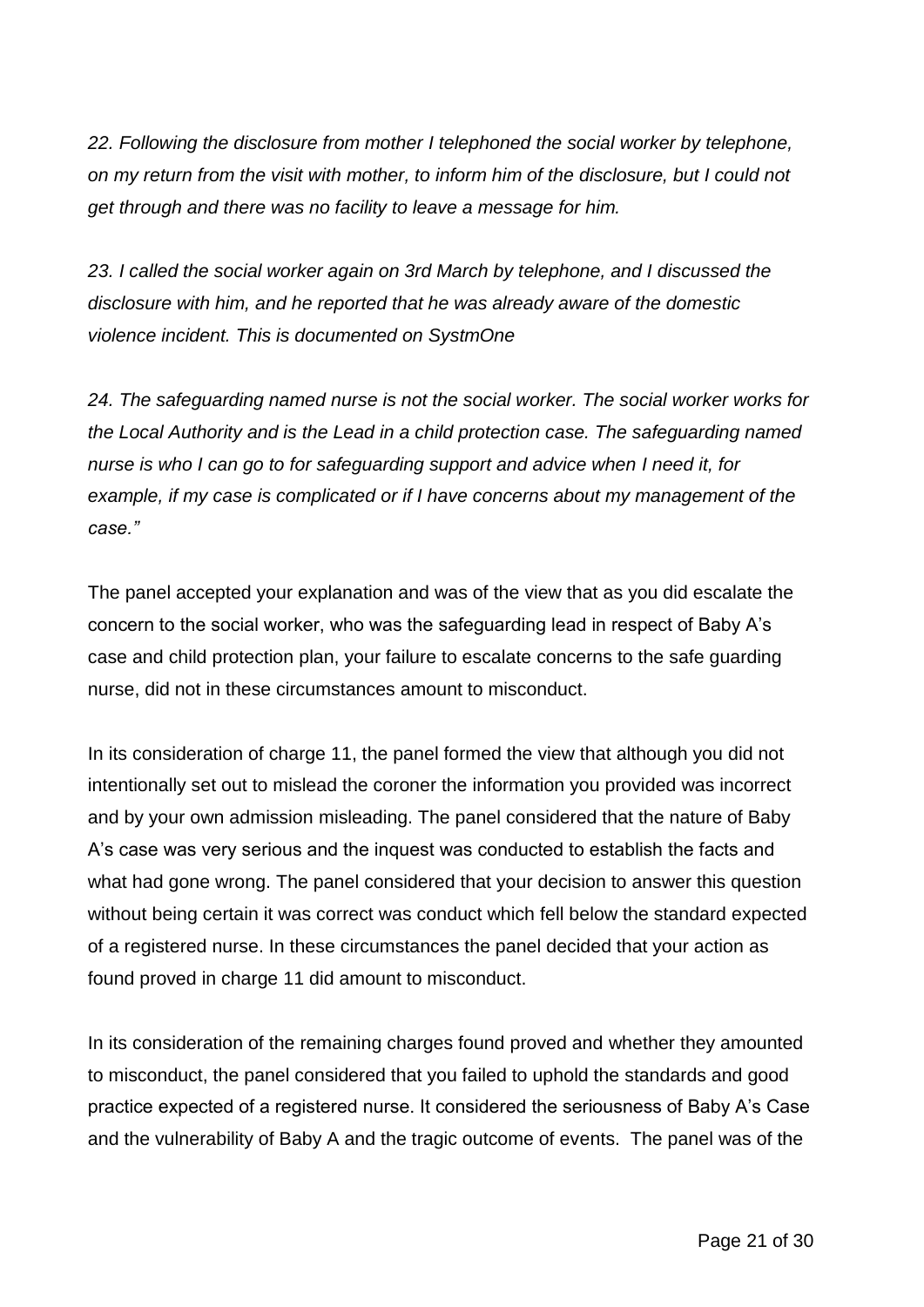view that your series of admitted failings over a period of time in a high priority case amounted to serious misconduct.

### **Decision on impairment**

The panel next went on to decide if as a result of this misconduct your fitness to practise is currently impaired.

Nurses occupy a position of privilege and trust in society and are expected at all times to be professional. Patients and their families must be able to trust nurses with their lives and the lives of their loved ones. To justify that trust, nurses act with integrity. They must make sure that their conduct at all times justifies both their patients' and the public's trust in the profession. In this regard the panel considered the judgement of Mrs Justice Cox in the case of *Council for Healthcare Regulatory Excellence* v *(1) Nursing and Midwifery Council (2) Grant* [2011] EWHC 927 (Admin) in reaching its decision. In paragraph 74 she said:

*"In determining whether a practitioner's fitness to practise is impaired by reason of misconduct, the relevant panel should generally consider not only whether the practitioner continues to present a risk to members of the public in his or her current role, but also whether the need to uphold proper professional standards and public confidence in the profession would be undermined if a finding of impairment were not made in the particular circumstances."* 

In paragraph 76, Mrs Justice Cox referred to Dame Janet Smith's "test" which reads as follows:

*"Do our findings of fact in respect of the doctor's misconduct, deficient professional performance, adverse health, conviction, caution or determination show that his/her fitness to practise is impaired in the sense that s/he:*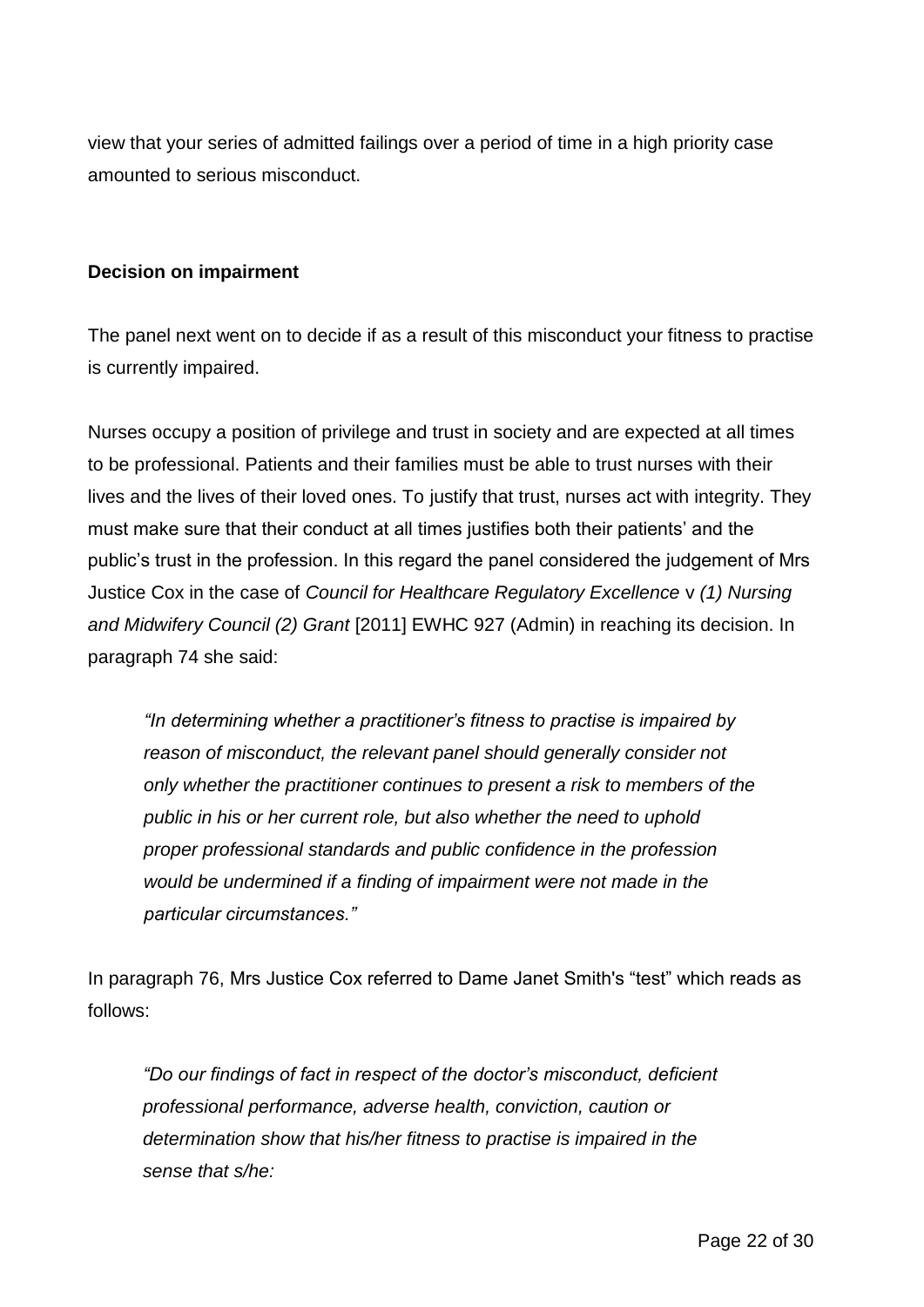- *a. has in the past acted and/or is liable in the future to act so as to put a patient or patients at unwarranted risk of harm; and/or*
- *b. has in the past brought and/or is liable in the future to bring the medical profession into disrepute; and/or*
- *c. has in the past breached and/or is liable in the future to breach one of the fundamental tenets of the medical profession; and/or*
- *d. has in the past acted dishonestly and/or is liable to act dishonestly in the future."*

The panel considered that limbs a, b and c of the above test were engaged by your past actions. The panel considered that your actions brought the profession into disrepute. It considered that working to the standards expected at all times is a fundamental tenet of the profession, which you breached through your past actions and omissions.

The panel went on to consider whether you were liable to act in a way to bring the profession into disrepute and to breach fundamental tenets of the profession in the future. In doing so, the panel assessed your level of insight and remediation, and it had regard to your nursing practice both prior and subsequent to this incident.

In relation to insight, the panel considered that during your oral evidence given at this hearing, you showed that you had reflected on your past actions and are aware of what should have been done. The panel considered that you had recognised that your actions were wrong. The panel considered that you had provided explanations for your conduct, which included issues with the policies for safeguarding in place at the trust, at that time. The panel considered that you have demonstrated what you would do to prevent this conduct from recurring in the future, including your understanding of the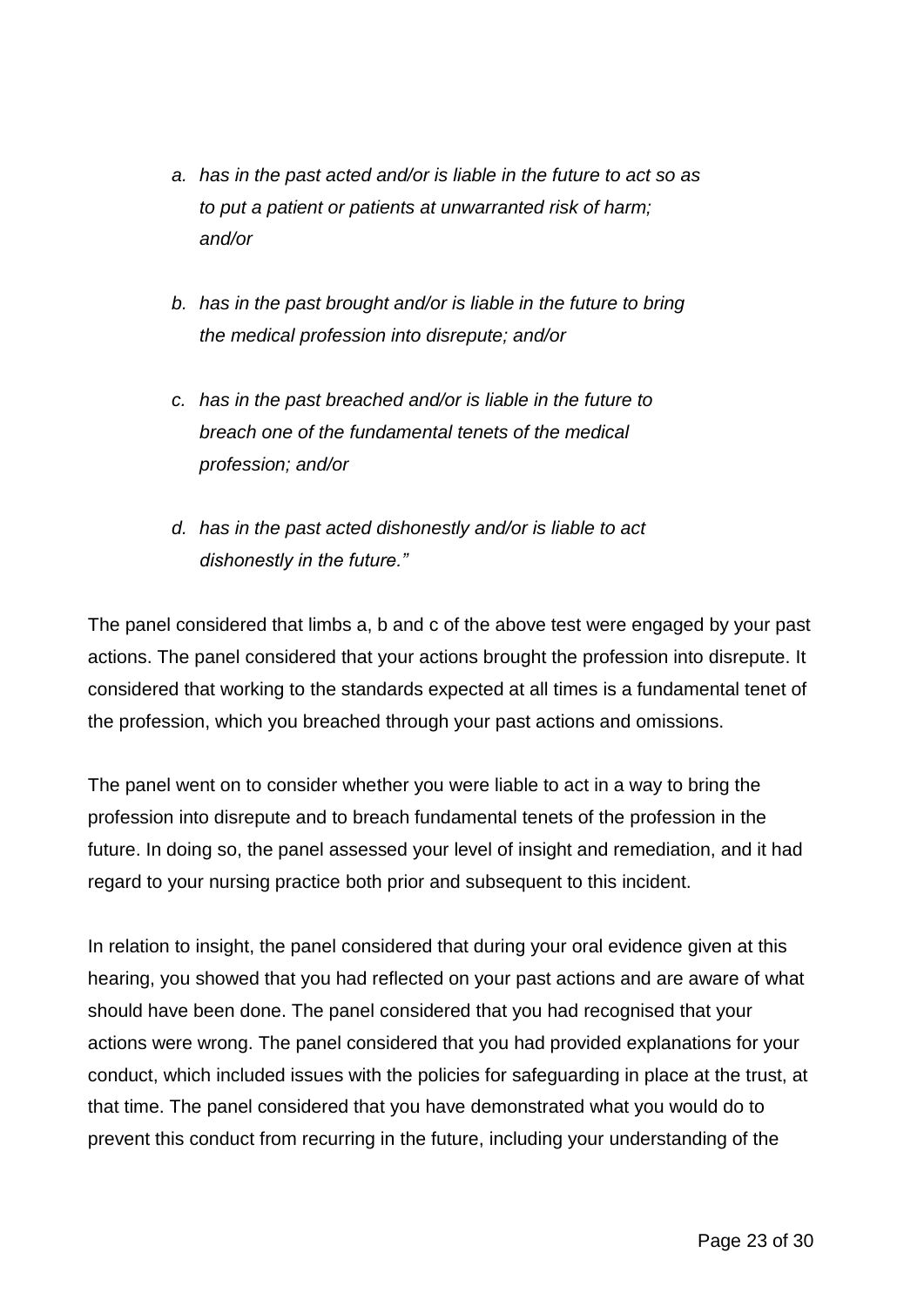correct procedures, following your retraining and completion of the action plan put in place.

The panel had regard to your previous nursing practice, prior to this incident, as well as your subsequent practice. It noted that prior to this incident, no concerns had ever been raised regarding your clinical practice and performance. It noted that you are still employed at the Trust and there was no evidence of any concerns raised to date, since the referral. The panel had regard to the positive references before it, from colleagues and the evidence provided by Witness 1, which was complementary of your clinical practice and performance and the care you provide to patients and which have raised no concerns in relation to your fitness to practise.

The panel considered that although your misconduct was serious this was a single, isolated incident involving one case over a period of time. Given the evidence of your developed insight, the evidence regarding your previous and subsequent practice, and the positive references before it, the panel was satisfied that the misconduct in this case had been remediated, and that it was unlikely to be repeated.

The panel determined that a finding of impairment is not necessary on the grounds of public protection.

The panel bore in mind that the overarching objectives of the NMC are to protect, promote and maintain the health safety and wellbeing of the public and patients, and to uphold and protect the wider public interest, which includes promoting and maintaining public confidence in the nursing profession and upholding the proper professional standards for members of the profession.

The panel carefully considered the circumstances of this case as to whether a finding of impairment was required in the public interest and to maintain public confidence in the nursing profession and to uphold proper professional standards.

The panel determined that your actions at the time were serious and your failings were related to a high priority case involving a vulnerable baby The panel considered that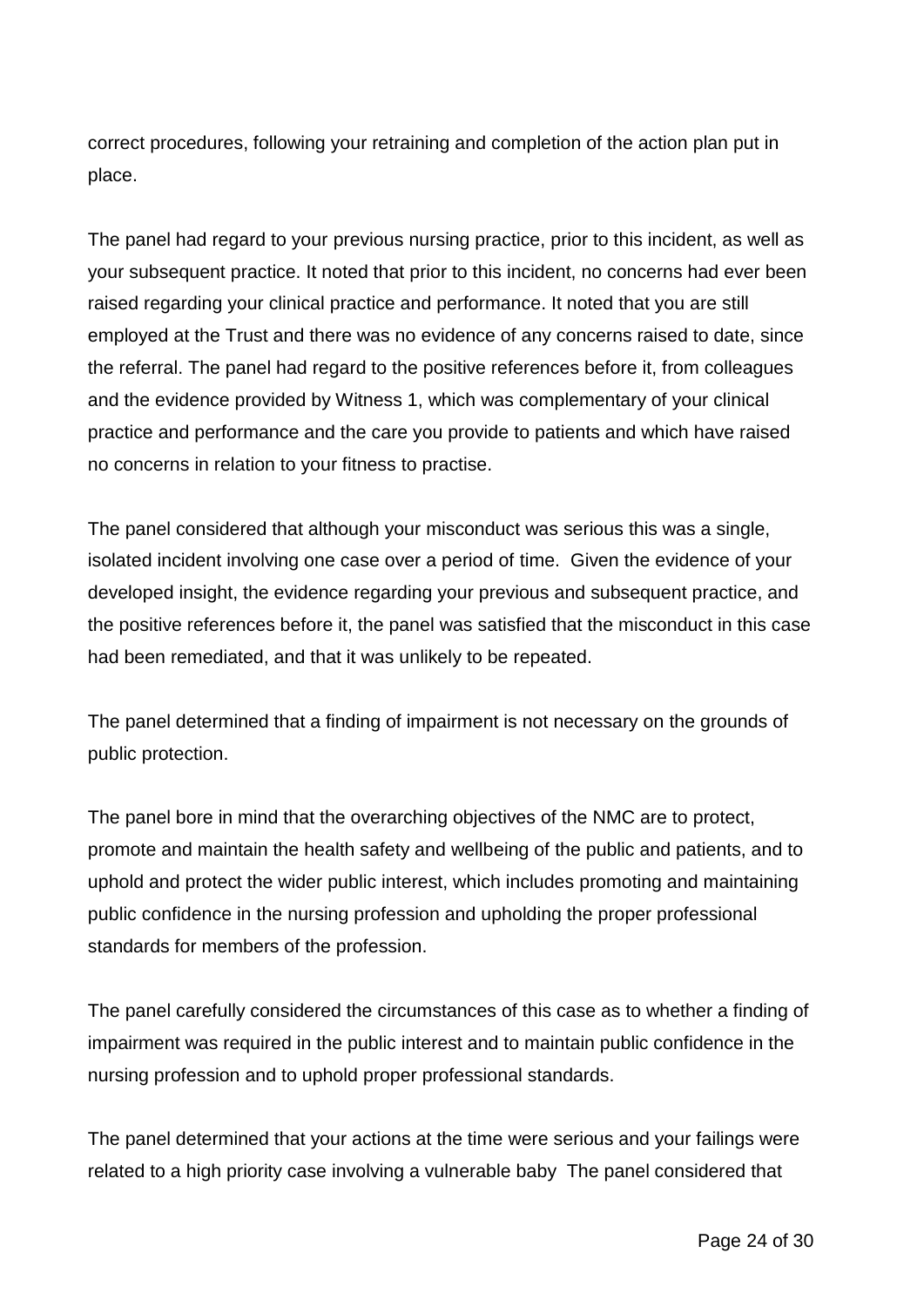your actions displayed a disregard for Baby A's care. The panel considered that an informed member of the public and members of the nursing profession would consider this behaviour to fall below the standards expected of a registered nurse, and would expect it to be appropriately marked as unacceptable. The panel considered that public confidence in the nursing profession and the NMC as a regulator would be undermined if a finding of impairment were not made in the circumstances. The panel therefore determined that a finding of impairment is necessary on public interest grounds.

Having regard to all of the above, the panel was satisfied that your fitness to practise is currently impaired, on public interest grounds alone.

# **Determination on sanction:**

The panel considered this case carefully and decided to make a caution order for a period of one year. The effect of this order is that your name on the NMC register will show that you are subject to a caution order and anyone who enquires about your registration will be informed of this order.

In reaching this decision, the panel had regard to all the evidence in this case. The panel heard submissions from Ms Michaels, on behalf of the NMC, and those made by Ms Adeyemi, on your behalf. The panel accepted the advice of the legal assessor. The panel bore in mind that any sanction imposed must be appropriate and proportionate and, although not intended to be punitive in its effect, may have such consequences. The panel had careful regard to the Sanctions Guidance ("SG") published by the NMC. It recognised that the decision on sanction is a matter for the panel, exercising its own independent judgement.

Ms Michaels, on behalf of the NMC, outlined the sanction bid for six months suspension order with a review, which she submitted was the only suitable and appropriate sanction to address the regulatory concerns. She submitted that the purpose of a sanction in this case was to address public interest concerns, and she referred the panel to the principle of proportionality. Ms Michaels outlined aggravating and mitigating factors for the panel to consider.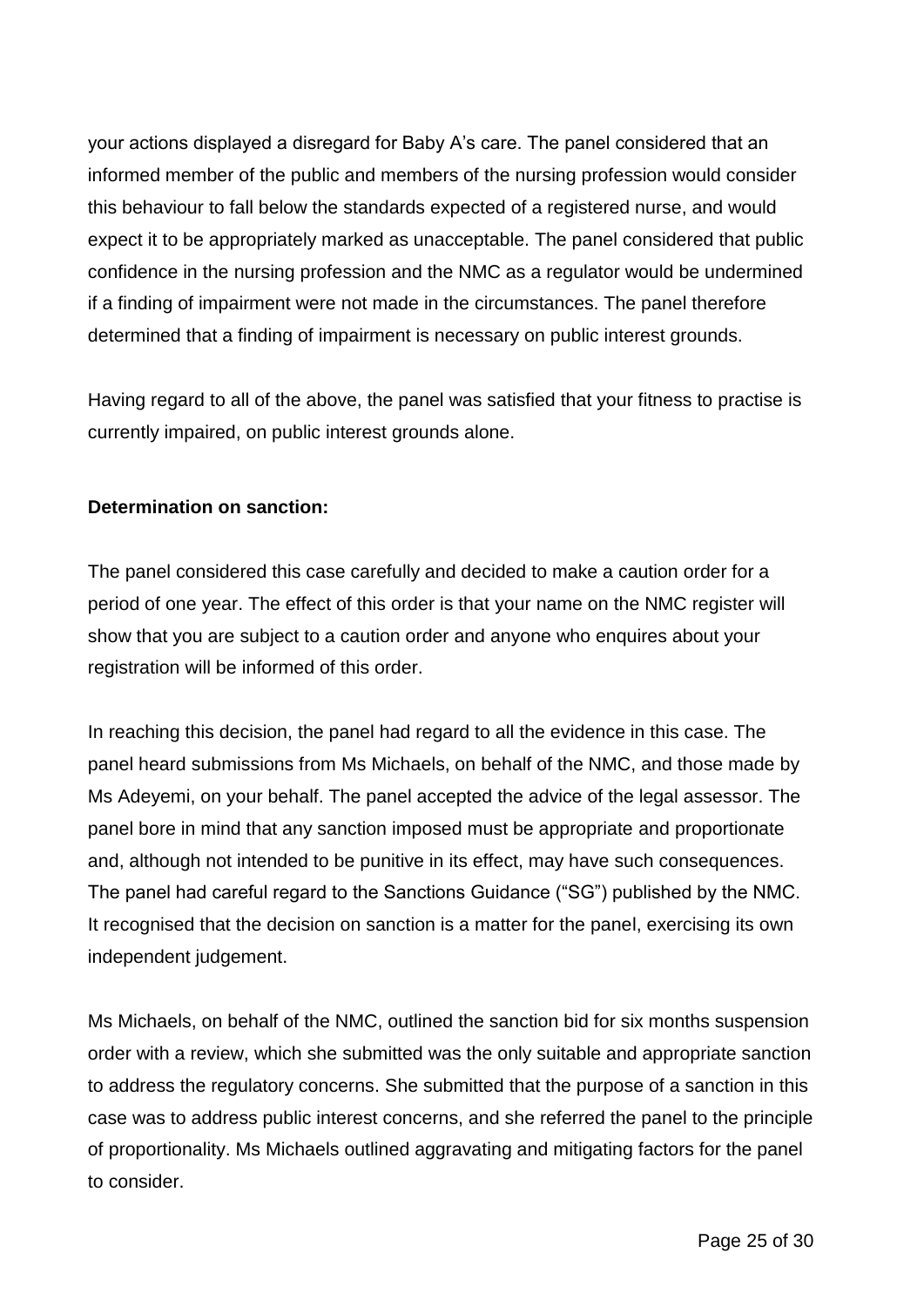Ms Michaels dealt with the sanctions in ascending order, and submitted that a caution order would not be suitable, as the concerns were not at the lower end of the spectrum. She submitted that a conditions of practice order would not be appropriate, as there were now no identifiable areas of your practice in need of retraining, and given that the concerns involved the public interest only.

In considering a suspension order, Ms Michaels referred the panel to the SG, and the following factors which may suggest such a sanction would be appropriate:

- *a single instance of misconduct but where a lesser sanction is not sufficient*
- *no evidence of harmful deep-seated personality or attitudinal problems*
- *no evidence of repetition of behaviour since the incident*
- *the Committee is satisfied that the nurse, midwife or nursing associate has insight and does not pose a significant risk of repeating behaviour*

Ms Michaels submitted that this was a case involving a single instance of misconduct albeit over a period of time. Ms Michaels reminded the panel of the seriousness of your case and the vulnerability of Baby A.

Ms Michaels submitted that a suspension order may be appropriate where the misconduct is not fundamentally incompatible with continuing to be a registered nurse, and the public interest can be satisfied by a less severe outcome than permanent removal from the register. She submitted, in this case a suspension order would be sufficient to maintain public confidence in nurses and to uphold professional standards.

Ms Michaels invited the panel to impose a suspension order for a period of six months with a review.

Ms Adeyemi, on your behalf, submitted that you fully accept the seriousness of this matter as identified, and reiterated that you are very sorry for what had happened and are committed to maintaining a high standard of practice. She submitted that a caution order is the most appropriate and proportionate sanction to impose.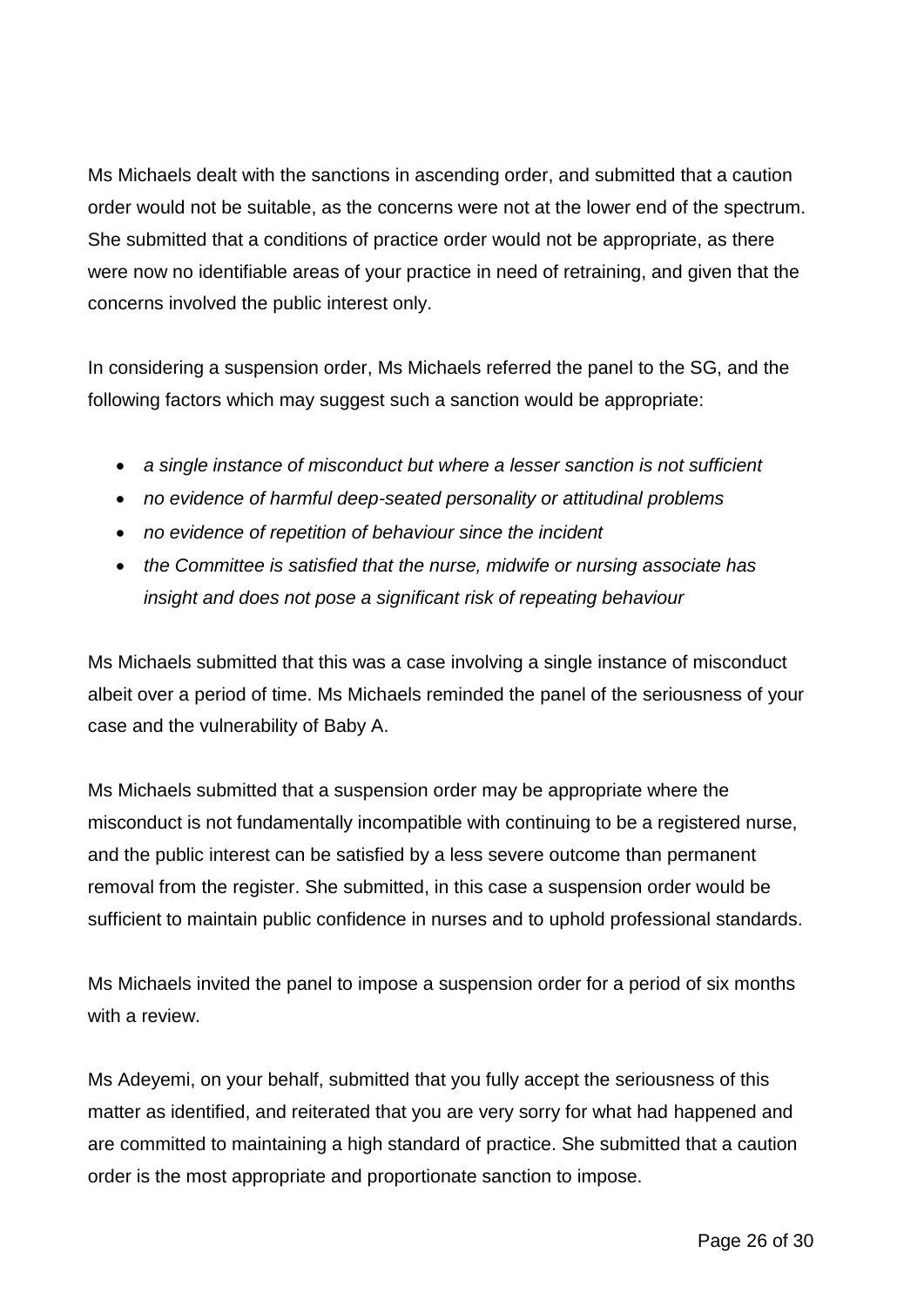Ms Adeyemi submitted that your colleagues have been very complimentary of your work.

Ms Adeyemi submitted that the panel had found that the misconduct in this case has been remediated and is unlikely to be repeated. It had determined that a finding of impairment is not necessary on public protection grounds, but is only necessary in respect of the public interest.

Ms Adeyemi submitted that a conditions of practice order would not be appropriate in this case as there are no public protection issues. She submitted that you are supported by the Trust and your colleagues and you have supervision sessions regularly.

Ms Adeyemi submitted that a suspension order would be wholly disproportionate in this case, as there is no evidence of any deep seated attitudinal issues and that you have learned from your past mistakes, therefore there is no concern that would justify a temporary removal from the register.

To conclude her submissions, Ms Adeyemi submitted that a caution order is sufficient to meet the objective that the panel has identified in its decision on misconduct and impairment. She reminded the panel that the caution order will remain against your registration and on the NMC website for the length of the order.

Ms Adeyemi invited the panel to impose a caution order for a period of one year.

The panel first considered what it deemed to be the aggravating and mitigating factors in this case and determined the following:

# Aggravating factors:

Your actions placed Baby A ( a baby on a child protection plan) at risk of harm

# Mitigating factors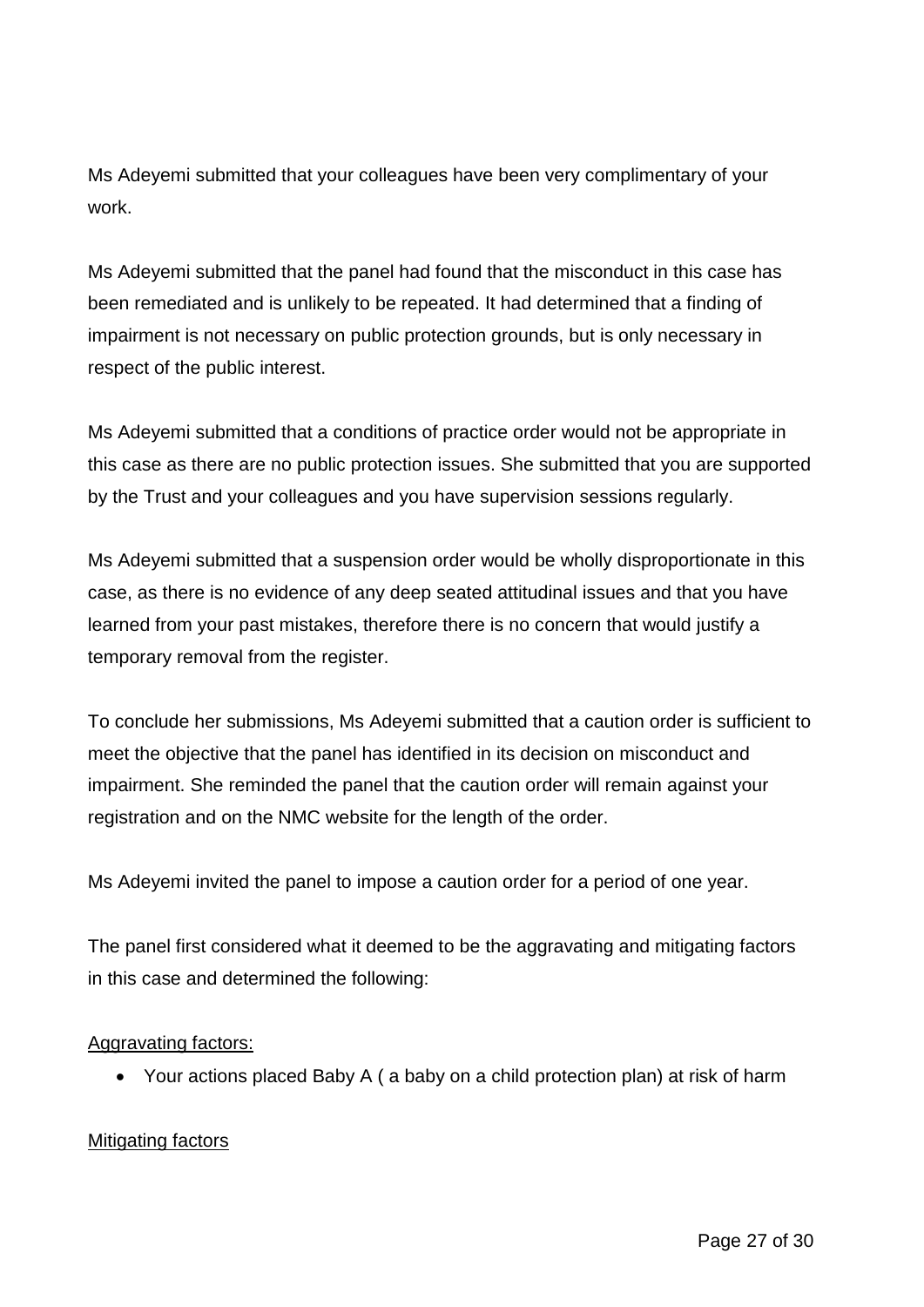- Single isolated incident albeit over a period of time
- You have no other NMC referrals either before or since these incidents.
- You made admissions.
- You have shown insight and remorse
- You have strengthened your clinical practice, such that the panel is satisfied that there is no risk of repetition.
- You have already been subject to an action plan to improve your practice, imposed by the Trust.
- You have been working unrestricted for over five years since the incidents with no further repetition of any concerns.
- You have a number of positive testimonials.
- No public protection issues

The panel then went onto consider what action, if any, to take in this case.

The panel first considered whether public confidence would be maintained if it were to take no further action. The panel bore in mind that taking no further action at the sanction stage is an exceptional course of action which will only be appropriate in rare cases.

The panel had regard to the fact that it had found that you no longer present a risk to the public or patients. It was satisfied that you have remediated your previous clinical failings and implemented the learning from the action plan imposed by the Trust.

However, the panel also bore in mind the serious nature of this case. It was aware that a number of years have passed since these events and that you have been subject to intense scrutiny through various investigations. However, the panel did not consider that the passage of time diminished the severity of the case or the level of public interest. The panel as previously identified considered your clinical failings had fallen short of the standards expected of a registered nurse and in the panel's view, needs to be marked. In the professional judgment of the panel, taking no further action would not satisfy the public interest in this case and some form of sanction is required to maintain public confidence in the profession and in the NMC as its regulator.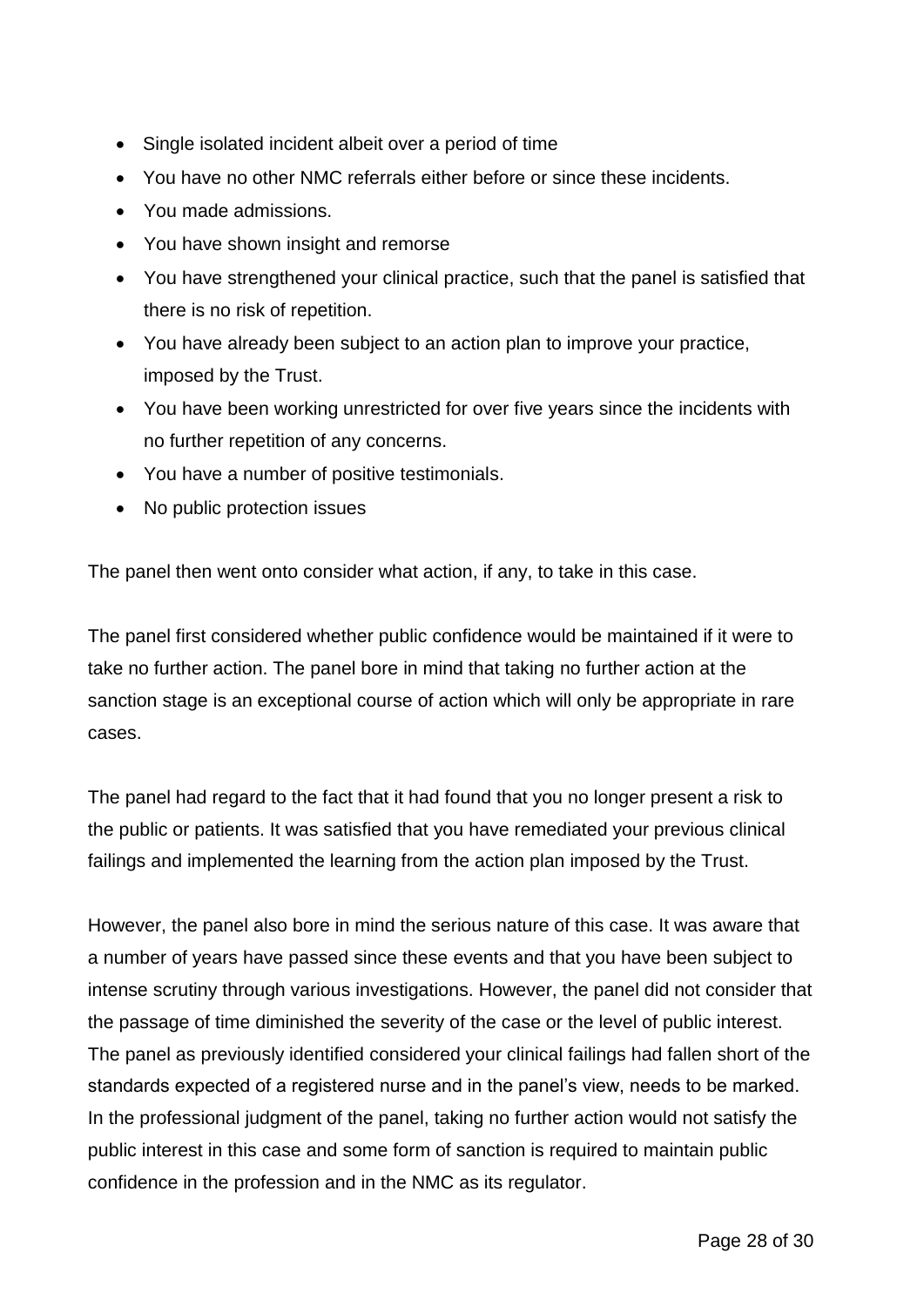The panel therefore moved on to consider a caution order. The Sanctions Guidance indicates that a caution order may be appropriate where *'the case is at the lower end of the spectrum of impaired fitness to practise, however the Fitness to Practise committee wants to mark that the behaviour was unacceptable and must not happen again'.* A caution order would not restrict your practice, but would be a public marking of your misconduct.

The panel considered that whilst this case was serious, it had also determined that you pose no ongoing risk to patients or the public. Its finding of impairment had been made on public interest grounds only, to maintain public confidence in the profession and in the NMC as its regulator. It had found that you have demonstrated remorse and insight into the incident and you have completed retraining, which you have reflected upon, and have been working unrestricted for a number of years. The panel also had a number of positive testimonials from your colleagues and evidence attesting to your practice from Witness 1. In these circumstances, it considered that the public interest could be maintained by a caution order.

The panel considered whether a more restrictive sanction was required to maintain public confidence in the profession. It decided that a conditions of practice order would serve no useful purpose in the absence of any recent concerns about your clinical practice or attitude.

It also decided that a suspension order would be disproportionate. While the panel was of the view that a sanction is required to maintain public confidence in the profession and the NMC as its regulator, it also bore in mind that there is a public interest in allowing safe nurses to practise. The maintenance of public confidence in the NMC as a regulator also includes reaching a proportionate outcome. Having regard to the fact that you have remediated the concerns about your clinical practice, shown insight into the impact of your failings and your professional responsibilities as a registered nurse, and have been working safely without restriction for over five years, the panel considered that suspending you from the register would be disproportionate, punitive and more than is required to maintain public confidence.